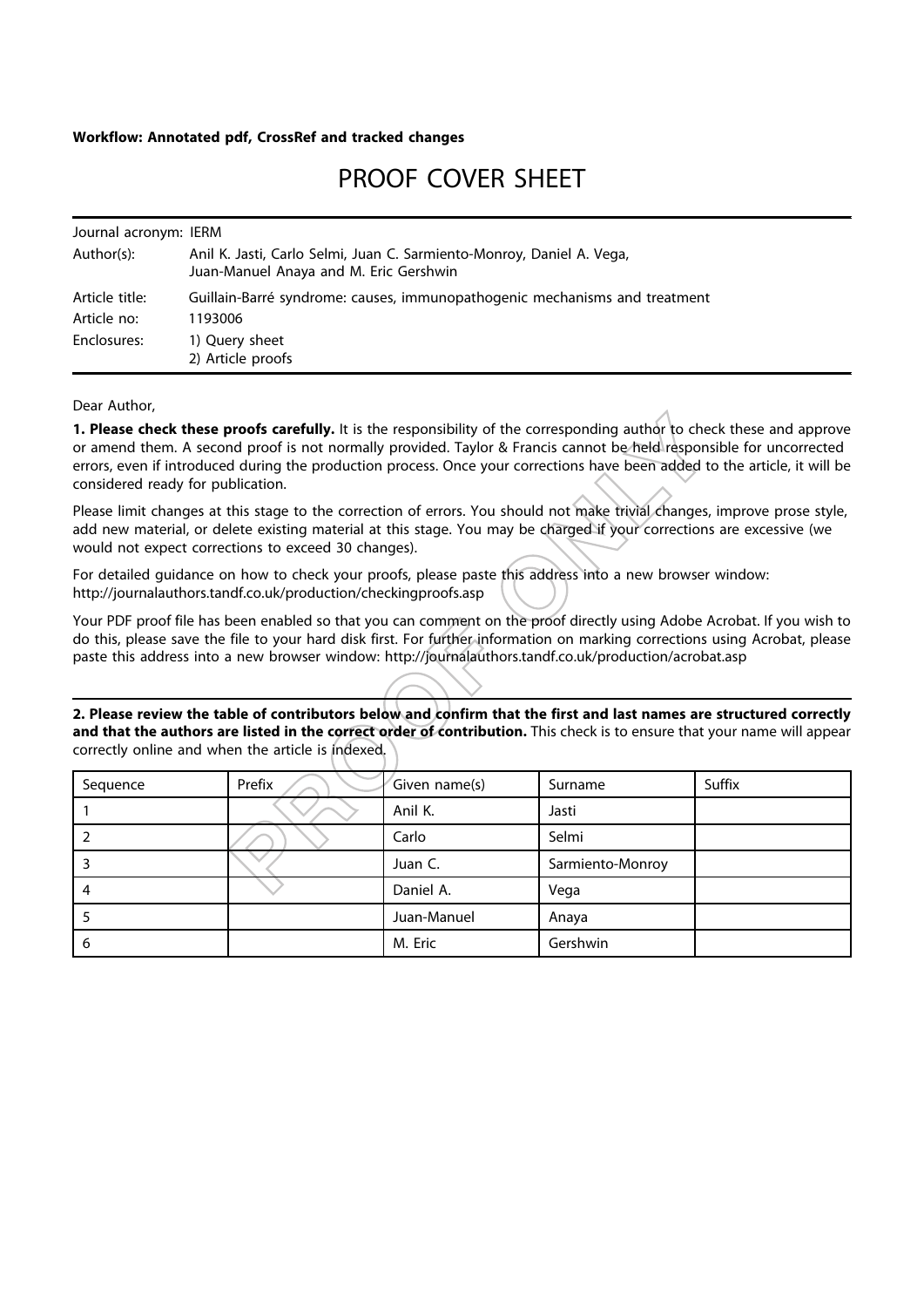Queries are marked in the margins of the proofs, and you can also click the hyperlinks below.

Content changes made during copy-editing are shown as tracked changes. Inserted text is in red font and revisions have a red indicator  $\triangle$ . Changes can also be viewed using the list comments function. To correct the proofs, you should insert or delete text following the instructions below, but do not add comments to the existing tracked changes.

# AUTHOR QUERIES

## General points:

- 1. Permissions: You have warranted that you have secured the necessary written permission from the appropriate copyright owner for the reproduction of any text, illustration, or other material in your article. Please see http://journalauthors.tandf.co.uk/permissions/usingThirdPartyMaterial.asp.
- 2. Third-party content: If there is third-party content in your article, please check that the rightsholder details for re-use are shown correctly.
- 3. Affiliation: The corresponding author is responsible for ensuring that address and email details are correct for all the co-authors. Affiliations given in the article should be the affiliation at the time the research was conducted. Please see http://journalauthors.tandf.co.uk/preparation/writing.asp.
- 4. Funding: Was your research for this article funded by a funding agency? If so, please insert 'This work was supported by <insert the name of the funding agency in full>', followed by the grant number in square brackets '[grant number xxxx]'.
- 5. Supplemental data and underlying research materials: Do you wish to include the location of the underlying research materials (e.g. data, samples or models) for your article? If so, please insert this sentence before the reference section: 'The underlying research materials for this article can be accessed at <full link> / description of location [author to complete]'. If your article includes supplemental data, the link will also be provided in this paragraph. See <http://journalauthors.tandf.co.uk/preparation/multimedia.asp> for further explanation of supplemental data and underlying research materials.
- 6. The CrossRef database (www.crossref.org/) has been used to validate the references. Changes resulting from mismatches are tracked in red font.
- AQ1 Please check whether the affiliations have been set correctly.
- AQ2 Please spell out "GM1" in full at first mention.
- AQ3 Please check whether the edit to the sentence "The crude incidence rate of ..." conveys the intended meaning or amend.
- AQ4 Please spell out "MMR" in full at first mention.
- AQ5 The sense of the phrase "Incidence per 106: up 22% from baseline" is not clear. Please check that it reads correctly or supply a revised version.
- AQ6 Please spell out "HZ, LPO, GM, and GD" in full in Table 2.
- AQ7 Please check whether the edit to the phrase "AIDP-associated Wallerian-like degeneration" conveys the intended meaning or amend.
- AQ8 Please spell out "EAN" in full at first mention.
- AQ9 Please spell out "LPS" in full at first mention.
- AQ10 Please check the phrase "Common including HTN, hyperhidrosis, and blood pressure fluctuation" in Table 4 for missing word.
- AQ11 Please spell out "HTN" and "AB" in full in Table 4.
- AQ12 Please spell out "EMG" in full at first mention.
- AQ13 The sense of the phrase "with sharp sensory disturbances and changes at MRI based." is not clear. Please check that it reads correctly or supply a revised version.
- AQ14 The sense of the phrase "can be sec to influenza A" is not clear. Please check that it reads correctly or supply a revised version.
- AQ15 Please spell out "JC" in full in Table 6.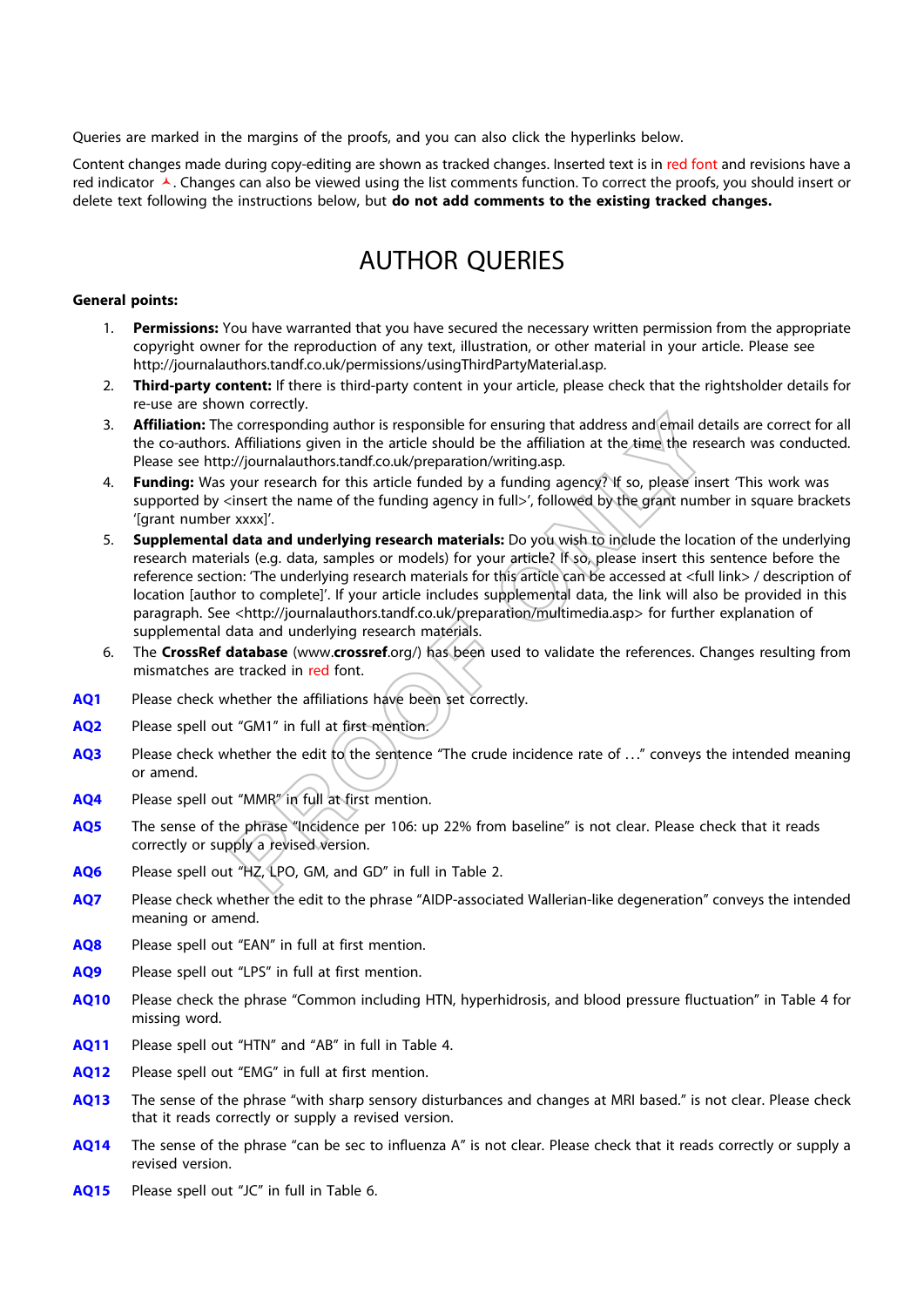- AQ16 Please spell out "I-SID-GBS" in full at first mention.
- AQ17 Please check whether the edit to the sentence "Ultimately, we are convinced ..." conveys the intended meaning or amend.
- AQ18 The PubMed (http://www.ncbi.nlm.nih.gov/pubmed) and CrossRef (www.crossref.org/) databases have been used to validate the references. Mismatches between the original manuscript and PubMed or CrossRef are tracked in red font. Please provide a revision if the change is incorrect. Do not comment on correct changes.
- AQ19 Please provide missing page number for Ref. [40].
- AQ20 Please provide missing volume number/page number for Ref. [70].
- AQ21 Please provide missing volume number/page number for Ref. [79].
- AQ22 Please provide missing page number for Ref. [115].
- AQ23 Please provide missing page number for Ref. [119].
- AQ24 Please provide missing volume number/page number for Ref. [130].
- AQ25 Please provide missing page number for Ref. [133].
- AQ26 Please provide missing year of publication/volume number/page number for Ref. [178].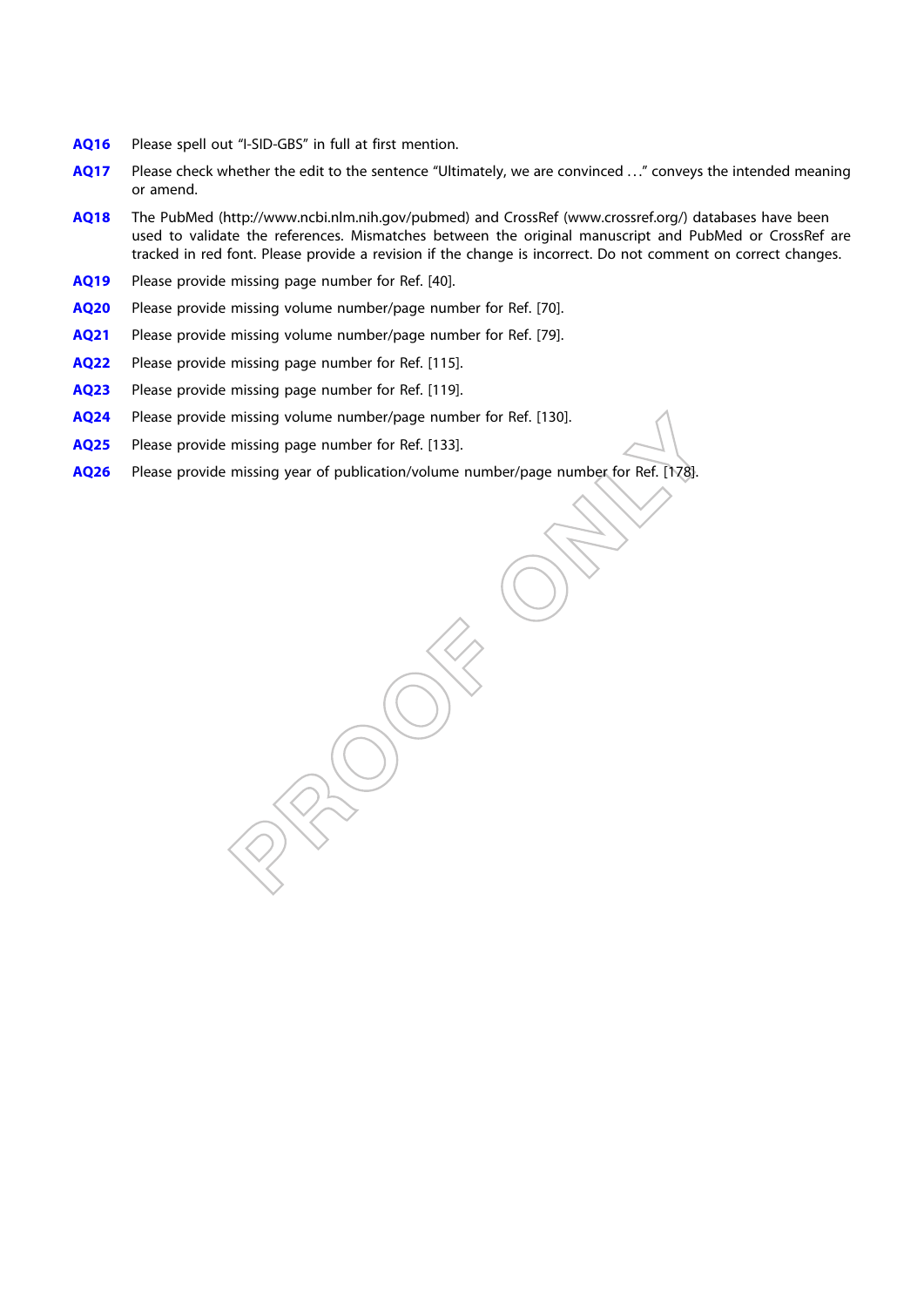# How to make corrections to your proofs using Adobe Acrobat/Reader

Taylor & Francis offers you a choice of options to help you make corrections to your proofs. Your PDF proof file has been enabled so that you can mark up the proof directly using Adobe Acrobat/Reader. This is the simplest and best way for you to ensure that your corrections will be incorporated. If you wish to do this, please follow these instructions:

1. Save the file to your hard disk.

2. Check which version of Adobe Acrobat/Reader you have on your computer. You can do this by clicking on the "Help" tab, and then "About".

If Adobe Reader is not installed, you can get the latest version free from http://get.adobe.com/reader/.

3. If you have Adobe Acrobat/Reader 10 or a later version, click on the "Comment" link at the right-hand side to view the Comments pane.

4. You can then select any text and mark it up for deletion or replacement, or insert new text as needed. Please note that these will clearly be displayed in the Comments pane and secondary annotation is not needed to draw attention to your corrections. If you need to include new sections of text, it is also possible to add a comment to the proofs. To do this, use the Sticky Note tool in the task bar. Please also see our FAQs here: http://journalauthors.tandf.co.uk/production/index.asp.

5. Make sure that you save the file when you close the document before uploading it to CATS using the "Upload File" button on the online correction form. If you have more than one file, please zip them together and then upload the zip file.

If you prefer, you can make your corrections using the CATS online correction form.

# Troubleshooting

Acrobat help: http://helpx.adobe.com/acrobat.html

Reader help: http://helpx.adobe.com/reader.html

Please note that full user guides for earlier versions of these programs are available from the Adobe Help pages by clicking on the link "Previous versions" under the "Help and tutorials" heading from the relevant link above. Commenting functionality is available from Adobe Reader 8.0 onwards and from Adobe Acrobat 7.0 onwards.

Firefox users: Firefox's inbuilt PDF Viewer is set to the default; please see the following for instructions on how to use this and download the PDF to your hard drive:

http://support.mozilla.org/en-US/kb/view-pdf-files-firefox-without-downloading-them#w\_using-a-pdf-reader-plugin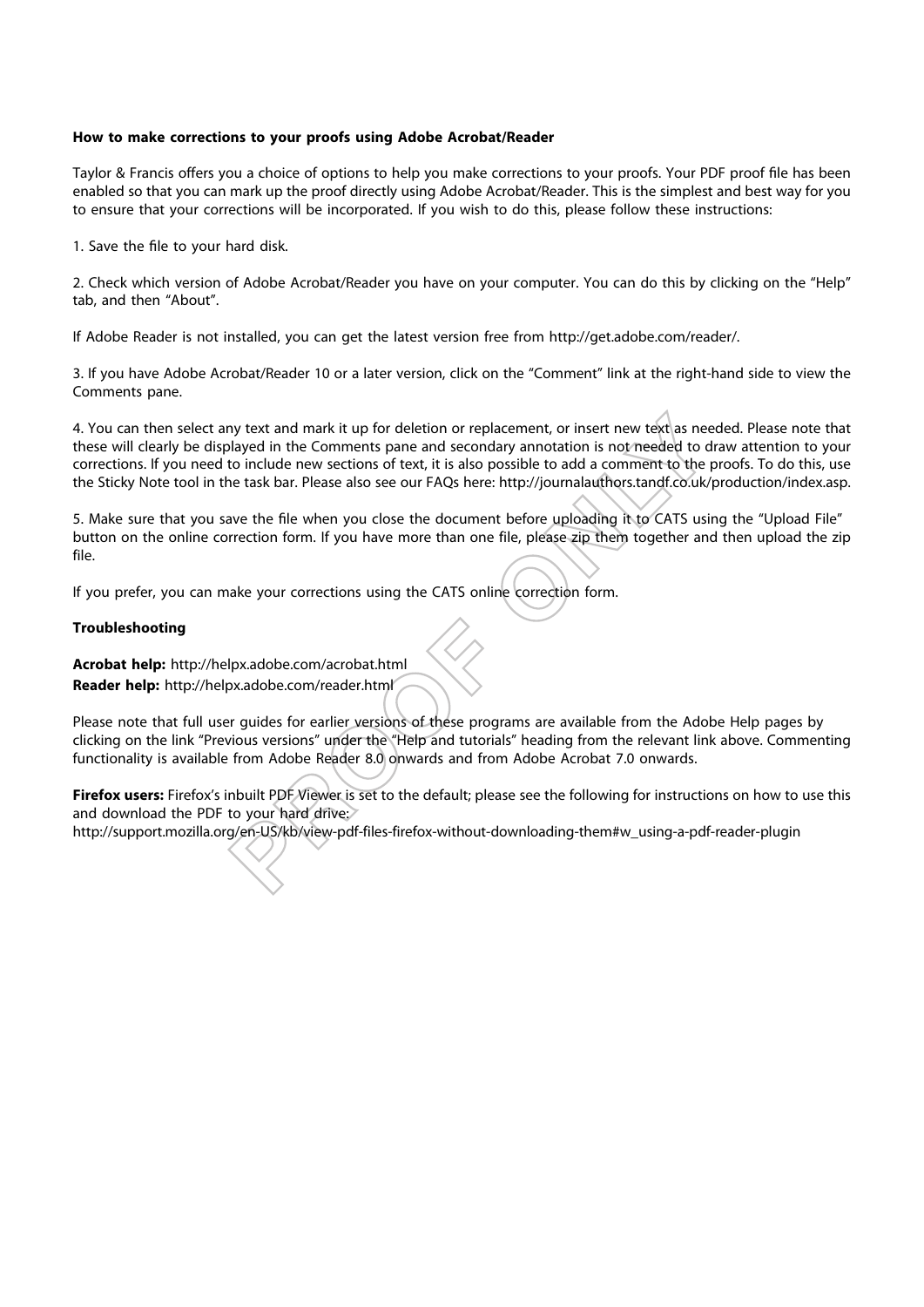#### REVIEW

# Guillain-Barré syndrome: causes, immunopathogenic mechanisms and treatment

Anil K. Jasti<sup>a\*</sup>, Carlo Selmi<sup>b,c\*</sup>, Juan C. Sarmiento-Monroy<sup>d</sup>, Daniel A. Vega<sup>e</sup>, Juan-Manuel Anaya<sup>d</sup> and M. Eric Gershwin<sup>a</sup>

5 aDivision of Rheumatology, Allergy, and Clinical Immunology, University of California Davis, Davis, CA, USA; PRheumatology and Clinical Immunology, Humanitas Research Hospital, Rozzano, Milan, Italy; 'BIOMETRA Department, University of Milan, Milan, Italy; <sup>d</sup>Center for Autoimmune Diseases Research (CREA), Universidad del Rosario, Bogota, Colombia; <sup>e</sup> Intensive Care Unit, Mederi, Hospital Universitario Mayor, AQ1 Universidad del Rosario, Bogotá, Colombia

#### **ABSTRACT**

10 Introduction: Guillain-Barrè syndrome is a rare disease representing the most frequent cause of acute flaccid symmetrical weakness of the limbs and areflexia usually reaching its peak within a month. The etiology and pathogenesis remain largely enigmatic and the syndrome results in death or severe disability in 9–17% of cases despite immunotherapy.

Areas covered: In terms of etiology, Guillain-Barrè syndrome is linked to Campylobacter infection but 15 less than 0.1% of infections result in the syndrome. In terms of pathogenesis, activated macrophages and T cells and serum antibodies against gangliosides are observed but their significance is unclear. Expert commentary: Guillain-Barrè syndrome is a heterogeneous condition with numerous subtypes and recent data point towards the role of ganglioside epitopes by immunohistochemical methods. Ultimately, we are convinced that the syndrome results from a permissive genetic background on which 20 environmental factors, including infections, vaccination and the influence of aging, lead to disease.

ARTICLE HISTORY

Received 16 February 2016 Accepted 19 May 2016 Published online xx xxx xxxx

**KEYWORDS** 

Molecular mimicry; immune tolerance; autoimmune neuropathy; Guillain-Barre; infection and immunity

### 1. Introduction

Guillain–Barré syndrome (GBS) represents the most common cause of acute flaccid symmetrical weakness of the limbs and areflexia in the post-polio era. In general terms, GBS encom-25 passes a wide range of clinical syndromes with an acute inflammatory polyradiculoneuropathy, muscle weakness, and reduced reflexes. It was first described almost 100 years ago by three French neurologists Georges Guillain, Jean-Alexandre Barré, and Andre Strohl in two soldiers with elevated protein concentra-

30 tion and a normal cell count in the cerebrospinal fluid (CSF). In 1949, Haymaker and colleagues described the clinicopathologic features of 50 fatal GBS cases and noted axonal degeneration, myelin breakdown, and nerve edema [1]. In 1986, Feasby and colleagues further described a GBS variant with predominant 35 direct axonal damage rather than demyelination [2], which was

later coined acute motor axonal neuropathy (AMAN) or acute motor sensory neuropathy (AMSAN), secondary to the molecular mimicry between bacterial lipooligosaccharide and the

globulin (IVIg) and plasma exchange are utilized in GBS [6], without impacting on the risk of death or severe disability

45 immune-mediated neurological disorders [8,9], particularly multiple sclerosis [10–13], the past 10 years have witnessed substantial advancements in the epidemiology, immunopathogenesis,

Along with enormous progress made in the understanding of

40 and the proposed role for autoimmunity, intravenous immuno-

script will provide a comprehensive overview of the past and recent lines of evidence. This is well illustrated by the fact of  $50$ serum antiganglioside antibodies, often detected although their levels decrease over time [14], which may represent a good candidate biomarker in this complex condition, despite their limited sensitivity particularly in patients with AMAN and virtual absence in acute inflammatory demyelinating polyradiculoneuro- 55 pathy (AIDP) [15].

clinical features, and clinical management of GBS, and this manu-

## 2. Epidemiology

The term GBS can be used to denote a syndrome that includes the aforementioned AMAN, the AIDP and other variants such as AMSAN, and the Miller-Fisher syndrome (MFS), which is char- 60 acterized by ataxia, ophthalmoplegia, and areflexia. Overall, the clinical course, severity, and outcomes of GBS are highly variable. However, with the identification of several new phenotypes in the past years, the conceptual framework of GBS has become increasingly complex. 65

The incidence of typical GBS ranges between 0.81 and 1.89 (median 1.11) cases per 100,000 person-years, being more common in men than women (sex ratio 1.5:1), and available data are illustrated in Table 1. The prevalence and incidence of GBS increase with age, and age-specific GBS rates are 0.62 70 cases per 100,000 person-years among 0-9-year-old subjects versus 2.66 cases per 100,000 person-years in the 80–89-year-

CONTACT M. Eric Gershwin megershwin@ucdavis.edu Division of Rheumatology, Allergy and Clinical Immunology, University of California at Davis School of Medicine, 451 Health Sciences Drive, Suite 6510, Davis, CA 95616, USA

\*These authors contributed equally to the manuscript.

© 2016 Informa UK Limited, trading as Taylor & Francis Group

which ensues in 9–17% of cases [7].

Taylor & Francis Taylor & Francis Group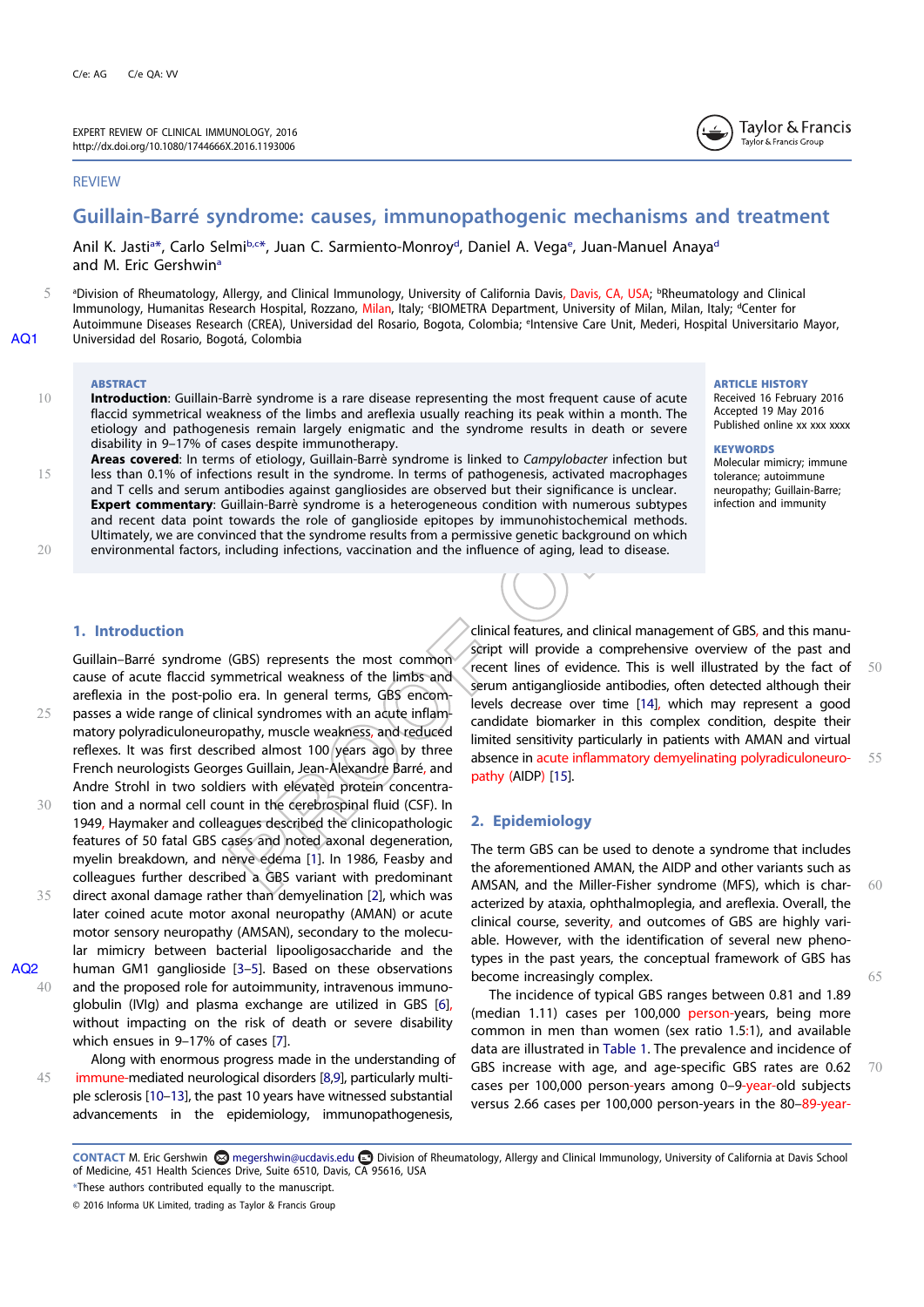Table 1. Reported incidence rates of Guillain–Barré syndrome in different Countries [16].

| Author            | Reference | N   | Yearly incidence (/100,000) | Country    |
|-------------------|-----------|-----|-----------------------------|------------|
| Deceuninck        | [23]      | 33  | 0.81                        | Canada     |
| Winner and Evans  | [24]      | 72  | 1.1                         | England    |
| Govoni            | [25]      | 69  | 1.89                        | Italy      |
| Bogliun and Beghi | [26]      | 138 | 1.55                        | Italy      |
| Chiò              | [27]      | 126 | 1.44                        | Italy      |
| Sedano            | [28]      | 63  | 1.03                        | Spain      |
| Aladro-Benito     | [29]      | 81  | 1.04                        | Spain      |
| Cuadrado          | [30]      | 337 | 0.85                        | Spain      |
| Cuadrado          | [31]      | 98  | 1.25                        | Spain      |
| Cheng             | [32]      | 73  | 1.63                        | Sweden     |
| Beghi             | [33]      | 48  | 1.68                        | <b>USA</b> |
| Schonberger       | [34]      | 418 | 0.94                        | <b>USA</b> |

AQ3 old population [16]. The crude incidence rate of GBS in Bangladesh was highest (2.5 per 100,000 person-years) with 75 seasonal fluctuation and a peak in May [17] and lowest (0.40 per 100,000 person-years) in Brazil [18]. The epidemiology of the AMAN subphenotype of GBS is limited, and the reported frequency using electrodiagnostic criteria is highest (65%) in Chinese patients [19] compared to 6–7% in North American 80 and European series [20,21]. It has been hypothesized that AMAN is more prevalent with poor hygiene infrastructures and higher incidence of diarrhea [22]. The severity of GBS cases also manifests different prevalence rates in different areas being highest in China compared to Europe and the 85 USA, particularly in cases of AMAN group and Bickerstaff's brain stem encephalitis requiring mechanical ventilation with the former representing 4% of GBS cases in Japan, 6% in India, and 11% in Bangladesh [22].

### 3. Prior infections

- 90 Over two-thirds of patients with GBS refer symptoms of respiratory or digestive infections within 6 weeks of onset [22,35]. In 30–40% of GBS cases, Campylobacter is the infecting agent, and it has been estimated that 1/1058 infections results in GBS [36]. The association between GBS and *Campylobacter jejuni* was first
- 95 described around 1982 in clinical anecdotes by Rhodes and Tatterfield [37]. Other infections preceding GBS may derive from Mycoplasma pneumoniae, Haemophilus influenzae, Salmonella species, Mycobacterium bovis, Brucella, Orientia tsutsugamushi, Legionella pneumophila, Bartonella henselae,
- 100 Helicobacter pylori, Francisella tularensis, Borrelia, cytomegalovirus, Epstein–Barr virus, varicella-zoster virus, influenza virus, human immunodeficiency virus, parainfluenza virus type 1, adenovirus, herpes simplex virus, hepatitis (A, B, and E), Japanese encephalitis virus, West Nile virus, enterovirus (D68,
- 105 71), Hantavirus, measles, Parvovirus B19, Norovirus, parechovirus, Coxsackieviruses, Echovirus, mumps, rubella, polio (wildtype 3), dengue, chikungunya, and Zika viruses [37–41] (for details, see Table 2). Several vaccines, including influenza A H1N1, rabies, meningococcal, live-attenuated yellow fever,  $AO4$ 
	- 110 hepatitis A and B, smallpox, polio, MMR, tetanus–diphtheria, and *H. influenzae* type B, have also been considered as a possible trigger of GBS [42,43].

The Zika virus is a mosquito-borne flavivirus [140] that was first observed in 1947 and was demonstrated in numerous 115 cases since 2007 [141] with a most recent outbreak in numerous countries worldwide [142]. Zika virus infection has been linked to GBS as cases have been reported within a Zika and Dengue fever epidemics in French Polynesia [127], but it remains unclear which infection was related to the neurological manifestations, as previous reports suggested a connection 120 with Dengue fever. The mechanisms involved would be that of molecular mimicry, which can exist on a primary amino acid basis, secondary, or even tertiary structure [128].

Molecular mimicry is an important mechanism that can lead to autoimmune responses, and further data on not only 125 vaccination but also infection will require the ability to do detailed analysis of the structural homologies and the individual host immune response. Certain criteria need to be met before attributing disease causation to molecular mimicry. These include epidemiological evidence linking the suspected 130 infectious agent or exogenous substance with the autoimmune disease; identification of T-cell responses or specific antibodies against the target autoantigen; identification of structural homology between the infectious agent or exogenous substance and the target autoantigen; and finally, repro- 135 duction of the autoimmune disease following immunization with the infectious agent or exogenous substance in an animal model [143]. The axonal subphenotype of GBS is the only autoimmune disease at present that fulfills all four criteria for molecular mimicry  $[144]$ . Other mechanisms explaining the  $140$ relationship between infection and GBS may include epitope spreading, bystander activation, the production of superantigens, and aberrant activation of the immune response [145].

### 4. Pathogenesis

Different mechanisms are proposed for AIDP and AMAN. In the 145 former case, Asbury et al. in 1969 first reported the segmental demyelination restricted to nerve regions infiltrated by T cells and macrophages in four patients who died from GBS [146]. This led to the understanding that myelin damage is caused predominantly by activated macrophages which penetrate the 150 basement membrane around nerve fibers ultimately leading to demyelination [147]. Furthermore, patients with acute GBS have lower peripheral CD4+ CD25+ T-cell count compared to controls, thus also supporting the role of T cells in pathogenesis of GBS [148]. The demonstration of complement activa- 155 tion products on the surface of Schwann cells and the identification of vesicular myelin degeneration led to hypothesis that complement activation on Schwann cell surface led to demyelination. The complement activation was mediated by the binding of specific antibodies to epitopes on the 160 Schwann cell surface followed by vesiculation of myelin before invasion of macrophages [149]. The invasion of Schwann cell basement membrane was hypothesized to be a consequence of the increased matrix metalloproteinase 9 (MMP9) observed in patients with GBS [44]. Macrophages target antigens on the 165 surface of Schwann cells or myelin sheath via activated T cells and MMP9 along with toxic nitric oxide radicals released by activated macrophages lead to Schwann cell injury and subsequent invasion of the peripheral nerve [150]. Furthermore, the inflammatory mediators and cells may induce axonal 170 damage in severe cases of AIDP in a process referred to as secondary degeneration [150]. Nonetheless, we should also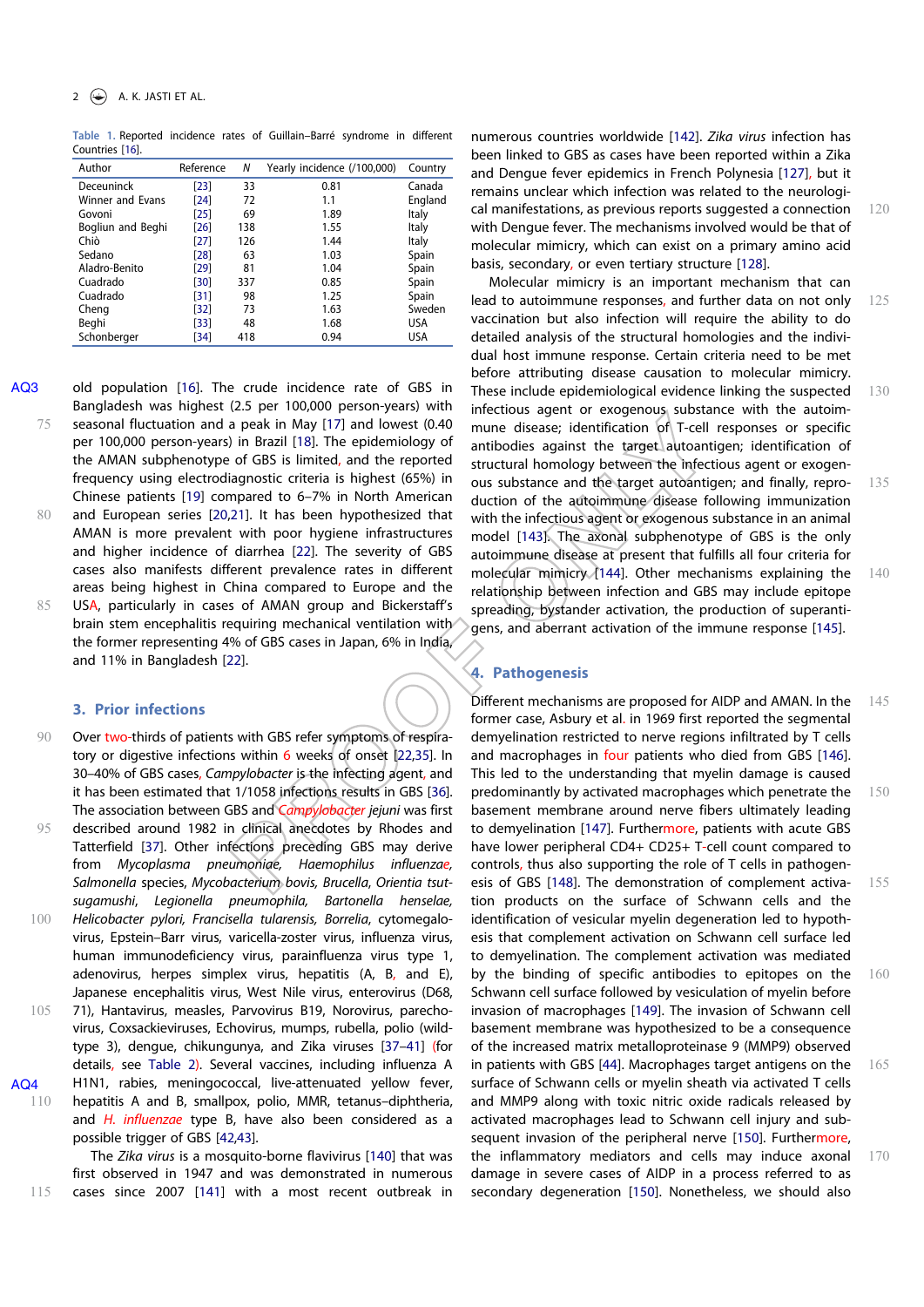|  |  | Table 2. The proposed links between Guillain-Barré syndrome and infection, from C. jejuni to Zika virus. |
|--|--|----------------------------------------------------------------------------------------------------------|
|--|--|----------------------------------------------------------------------------------------------------------|

| Agent                                | Epidemiology                                                                                                                                                                               | Subphenotype(s)<br>association                                                                                     | Physiopathological<br>mechanism                                                                                                                                                                                                                        | Pathogen characteristics                                                                                                                                                            | Anti-gangliosides<br>antibodies                                                              | References      |
|--------------------------------------|--------------------------------------------------------------------------------------------------------------------------------------------------------------------------------------------|--------------------------------------------------------------------------------------------------------------------|--------------------------------------------------------------------------------------------------------------------------------------------------------------------------------------------------------------------------------------------------------|-------------------------------------------------------------------------------------------------------------------------------------------------------------------------------------|----------------------------------------------------------------------------------------------|-----------------|
| Bacterial<br>Campylobacter<br>jejuni | C. jejuni has consistently<br>been identified as the<br>most frequent<br>antecedent infection in<br>GBS, appearing in<br>approximately a quarter<br>of patients                            | Predominantly,<br>but not<br>exclusively,<br>related to<br>AMAN                                                    | Molecular mimicry: cross-<br>reactivity between<br>epitopes on C. jejuni<br>and peripheral nerve<br>gangliosides                                                                                                                                       | LOS, subtyping into<br>seven classes (A-G)<br>based on the presence<br>of specific LOS loci                                                                                         | C. jejuni epitopes: surface AMAN: anti-GM1a, GM1b,<br>GD1a, and GalNAc-<br>GD1a gangliosides | $[6, 44 - 52]$  |
|                                      |                                                                                                                                                                                            | GBS following C.<br>jejuni infection<br>may be more<br>severe than that<br>caused by other<br>infectious<br>agents | Ganglioside expression is<br>tissue-specific and anti-<br>ganglioside profiles,<br>therefore determine<br>patterns of neurological<br>involvement                                                                                                      | Class A (GBS) and B<br>(MFS) locus                                                                                                                                                  | MFS or MFS-GBS overlap<br>syndrome: anti-GD1b,<br>GD3, GT1a, and GQ1b<br>gangliosides        |                 |
|                                      |                                                                                                                                                                                            |                                                                                                                    |                                                                                                                                                                                                                                                        | Polymorphisms: cstll<br>gene, Thr51 variant<br>(GBS), Asn51 variant<br>(MFS), TNF, and MBL2<br>gene                                                                                 | MFS and BBE: anti-GT1a<br>and GQ1b                                                           |                 |
|                                      | Approximately 1 in 1000<br>patients with C. jejuni<br>goes on to develop GBS                                                                                                               |                                                                                                                    | Complement activation<br>seems to contribute to<br>nerve degeneration in<br>GBS                                                                                                                                                                        | C. jejuni serotypes O:19<br>(GBS), O:2 (FS)                                                                                                                                         | Antibodies against<br>combinations of<br>epitopes from<br>ganglioside complexes              |                 |
|                                      |                                                                                                                                                                                            |                                                                                                                    | C. jejuni LPO bind to<br>siglec-7 (sialic acid<br>binding<br>immunoglobulin-like<br>lectin 7) and activate<br>dendritic cells via Toll-<br>like receptor 4 and<br>CD14. These dendritic<br>cells produce type 1<br>interferon and TNF,<br>which induce | C. jejuni subspecies jejuni<br>HS:41 strains RM3196<br>(233.94) and RM3197<br>(308.95)                                                                                              |                                                                                              |                 |
| Mycoplasma<br>pneumoniae             | M. pneumoniae<br>seropositivity in GBS<br>patients ranges<br>significantly (1-25%)                                                                                                         | AIDP, BBE, MFS                                                                                                     | proliferation of B cells<br>Molecular mimicry                                                                                                                                                                                                          | Presence of GM1 epitope Anti-GM1 (pathogenic),<br>in M. pneumoniae.                                                                                                                 | Gal-C (possible<br>epiphenomenon), and<br>GA <sub>1</sub>                                    | $[53 - 56]$     |
| Haemophilus<br>influenzae            | H. influenzae is a normal<br>constituent of upper<br>respiratory tract flora in<br>80% of humans, and<br>isolation may occur in<br>conjunction with other<br>infectious triggers of<br>GBS | MFS and AIDP                                                                                                       | Molecular mimicry<br><b>GBS</b> following<br>immunization with the<br>H. influenzae type b<br>conjugate vaccine                                                                                                                                        | Of the six serotypes (a-f) Anti-GM1 (AMAN) and<br>of capsular strains of<br>H. influenzae, type b<br>causes serious chest<br>infections and appears<br>to be associated with<br>GBS | GQ1b (MFS)                                                                                   | $[42, 57 - 62]$ |
|                                      |                                                                                                                                                                                            |                                                                                                                    |                                                                                                                                                                                                                                                        | LOS from some type b<br>strains have been<br>shown to bear<br>ganglioside-like<br>molecules                                                                                         |                                                                                              |                 |
| Salmonella<br>species                | 1% of patients with<br>typhoid fever<br>developed GBS                                                                                                                                      | AIDP, MFS, and<br>BBE                                                                                              | It is unclear whether<br>molecular mimicry plays<br>a role in Salmonella-<br>related GBS                                                                                                                                                               | GBS related to enteric<br>fever caused by<br>Salmonella Typhi<br>(typhoid fever) or<br>Salmonella Paratyphi<br>(paratyphoid fever)                                                  | Anti-GQ1b (BBE)                                                                              | $[63 - 67]$     |
| Viral<br><b>CMV</b>                  | 0.6-2.2 cases per 1000<br>persons                                                                                                                                                          | AIDP (up to 70%),<br>AMSAN, AMAN<br>$(7%)$ , and MFS<br>(6%)                                                       | The roles of anti-<br>ganglioside antibodies,<br>cellular immune<br>responses, and viral<br>replication are not yet<br>established                                                                                                                     | Serological evidence of<br>primary CMV infection                                                                                                                                    | Anti-GM2 (IgM), more<br>closely associated with<br>primary CMV infection<br>than with GBS    | $[57,68 - 75]$  |
|                                      |                                                                                                                                                                                            | Younger, female,<br>sensory<br>symptoms, and<br>facial palsy                                                       | T cell-mediated immune<br>response to neural<br>antigens                                                                                                                                                                                               |                                                                                                                                                                                     | Anti-GalNAc-GD1a, GM1,<br>GM3, GD2, GD3, GT1b,<br>and GT1a                                   |                 |

(Continued)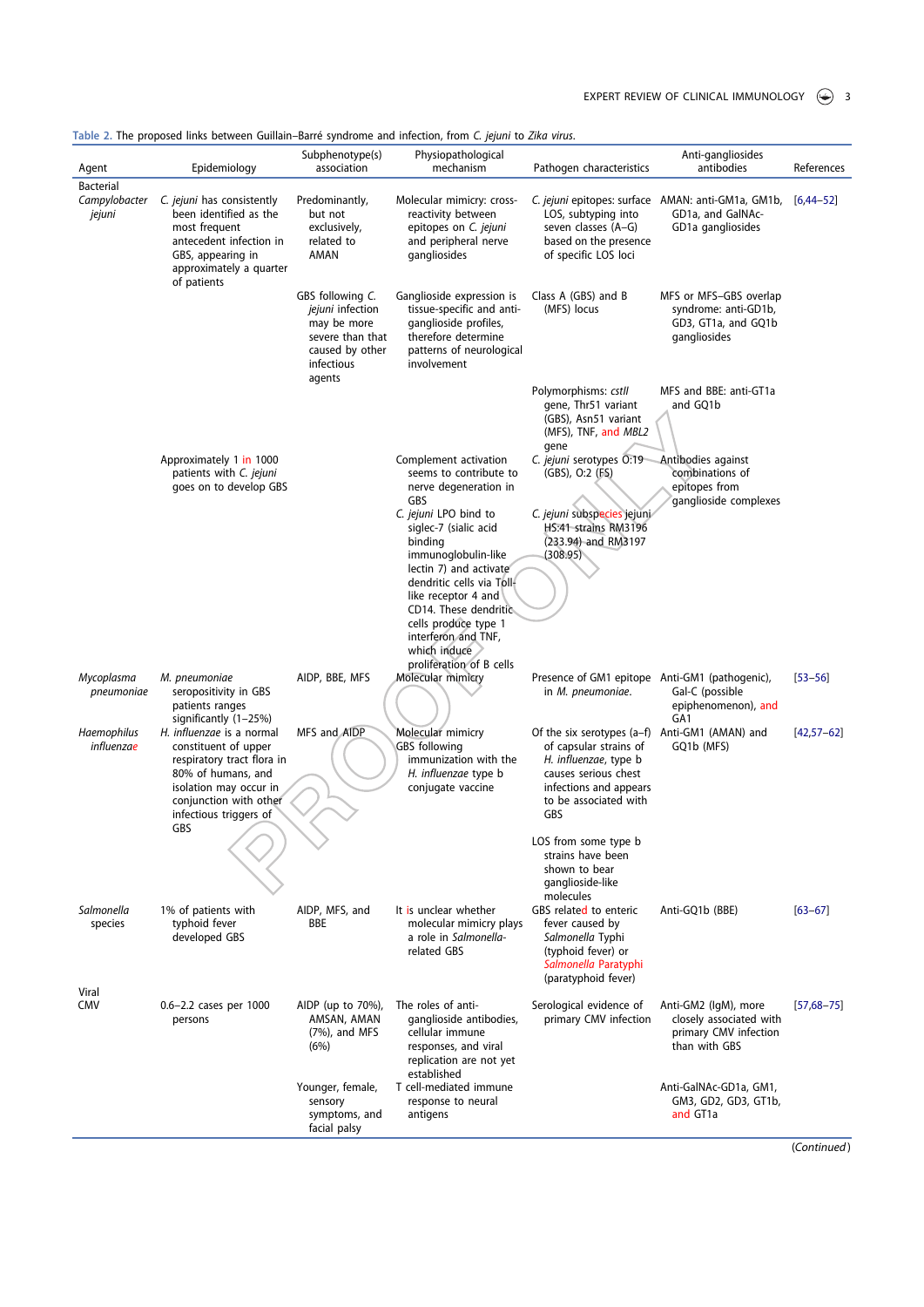# $4 \quad \circledast$  A. K. JASTI ET AL.

### Table 2. (Continued).

| Agent | Epidemiology                                                                                                            | Subphenotype(s)<br>association                                                                         | Physiopathological<br>mechanism                                                                                                                                                                                                           | Pathogen characteristics                                                                                           | Anti-gangliosides<br>antibodies                                                                                                                                                                                 | References          |
|-------|-------------------------------------------------------------------------------------------------------------------------|--------------------------------------------------------------------------------------------------------|-------------------------------------------------------------------------------------------------------------------------------------------------------------------------------------------------------------------------------------------|--------------------------------------------------------------------------------------------------------------------|-----------------------------------------------------------------------------------------------------------------------------------------------------------------------------------------------------------------|---------------------|
| EBV   | Large population studies<br>on the incidence of EBV<br>reactivation and GBS<br>are lacking                              | GBS associated<br>with CMV<br>infection after<br>transplantation<br>AIDP, AMSAN,<br>AMAN, and BBE      | Possible association<br>between viral<br>replication and sensory<br>defects<br>Molecular mimicry<br>Immunological (anti-GQ1b Acute EBV infection: IgM Anti-GQ1b, GM1, and<br>antibodies) mechanism<br>induced by infection                | and IqG antibodies<br>against VCA and the<br>absence of antibodies                                                 | Antibodies against<br>moesin, a component<br>of the ezrin-radixin-<br>moesin cytoplasmic<br>complex in Schwann<br>cell microvilli that<br>surround the nodal<br>axolemma (not<br>replicated)<br>GM <sub>3</sub> | $[37,68,75-$<br>79] |
|       |                                                                                                                         | GBS associated<br>with EBV<br>infection after<br>transplantation                                       | Disturb the regulatory<br>mechanisms that<br>normally inhibit latent<br>autoimmunity against<br>peripheral nerve<br>antigens rather than<br>providing a specific<br>autoimmune antigenic<br>stimulus                                      | to EBNA                                                                                                            |                                                                                                                                                                                                                 |                     |
| VZV   | Risk of developing GBS<br>18.7-times greater                                                                            | GBS<br>Mainly in the<br>case of latent<br>infection<br>reactivation                                    | Molecular mimicry: scarce<br>data regarding possible<br>structural mimicry<br>between VZV and the<br>molecules of human<br>peripheral nerves                                                                                              | More likely to have had<br>a recent infectious<br>event                                                            | Anti-GM1 (IgM) and GD-1<br>(lgM)                                                                                                                                                                                | [37,80, [81]        |
|       | Only 1% of antecedent<br>infections                                                                                     | Short latency<br>period between<br>rash onset and<br>the<br>development of<br>neurological<br>symptoms | HZ could play a<br>pathogenic role in<br>triggering GBS                                                                                                                                                                                   | GBS might be associated<br>with recent infectious<br>events of pathogens<br>other than VZV                         |                                                                                                                                                                                                                 |                     |
|       | Fewer than 50 cases<br>reported                                                                                         | Poor clinical<br>prognosis                                                                             | Directly related to<br>autoimmune-mediated<br>responses initiated by<br>the VZV reactivation<br>Aberrant immunological<br>status of the host<br>Imbalance of helper and<br>suppressor lymphocytes                                         | Coinfection with<br>different strains of<br>pathogen can be<br>found                                               |                                                                                                                                                                                                                 |                     |
|       | Influenza virus Four to seven cases per<br>100,000 cases of<br>influenza<br>15-fold increased risk of<br>developing GBS | AMAN, AMSAN,<br>AIDP, and MFS                                                                          | Influenza virus does not<br>share structural<br>homologies with known<br>gangliosides<br>The mechanisms linking<br>influenza virus and GBS<br>are poorly understood<br>and probably relate to<br>increased risk of<br>secondary infection | Influenza A (H1N1),<br>influenza B virus                                                                           | Anti-GD1b, GM1, GD1a,<br>Gal-C, GM3 (H1N1<br>vaccination), GQ1b<br>(MFS)                                                                                                                                        | $[68, 82 - 91]$     |
|       | 18% had antecedent<br>influenza-like illness<br>and 3.5% had<br>serological evidence of<br>recent infection             |                                                                                                        | GBS after seasonal and<br>2009 H1N1 monovalent<br>influenza vaccines <sup>a</sup>                                                                                                                                                         |                                                                                                                    |                                                                                                                                                                                                                 |                     |
| HIV   | GBS is a well known but<br>rare complication of<br>primary HIV infection                                                | AIDP, AMAN and<br><b>MFS</b>                                                                           | Immune mechanisms<br>poorly understood                                                                                                                                                                                                    | GBS often develops in<br>early HIV and                                                                             | Anti-GM1                                                                                                                                                                                                        | $[92 - 102]$        |
|       |                                                                                                                         |                                                                                                        | Increased susceptibility to<br>infection, direct action<br>of HIV on nerves, and<br>generation of myelin-<br>specific antibodies                                                                                                          | sometimes at the time of Elevated titers of IgG<br>seroconversion and is<br>only rarely seen in<br>full-blown AIDS | antibodies against<br>sulfatide, which is a<br>major<br>glycosphingolipid in<br>the myelin sheath<br>(significance in disease<br>pathogenesis<br>questionable)                                                  |                     |
|       |                                                                                                                         |                                                                                                        |                                                                                                                                                                                                                                           |                                                                                                                    |                                                                                                                                                                                                                 | (Continued)         |

(Continued)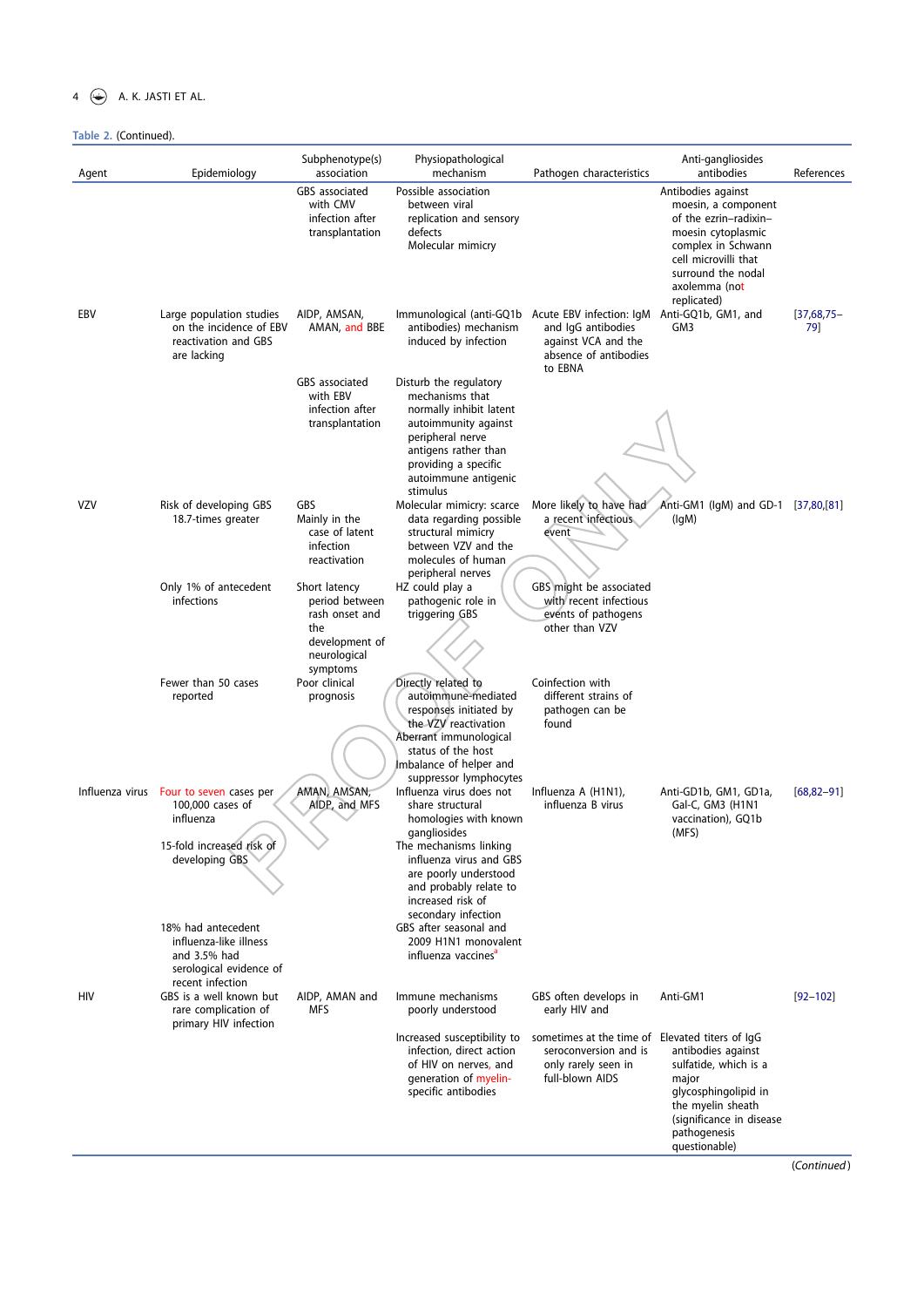### Table 2. (Continued).

| Agent        | Epidemiology                                                                                                                                                  | Subphenotype(s)<br>association                                                                 | Physiopathological<br>mechanism                                                                                                                                               | Pathogen characteristics                                                                                                                                                 | Anti-gangliosides<br>antibodies                                                     | References    |
|--------------|---------------------------------------------------------------------------------------------------------------------------------------------------------------|------------------------------------------------------------------------------------------------|-------------------------------------------------------------------------------------------------------------------------------------------------------------------------------|--------------------------------------------------------------------------------------------------------------------------------------------------------------------------|-------------------------------------------------------------------------------------|---------------|
|              |                                                                                                                                                               |                                                                                                | CD4 <sup>+</sup> T cell-mediated<br>cellular immunity<br>appears to play a role in<br>the pathogenesis of<br>GBS                                                              | GBS has also been<br>reported during<br>immune<br>reconstitution<br>following highly<br>active antiretroviral<br>therapy                                                 |                                                                                     |               |
| <b>DENV</b>  | Largest GBS-DENV<br>outbreak ever reported:<br>New Caledonia (2012-<br>2013)                                                                                  | AMAN, AIDP,<br>AMSAN, and<br>MFS                                                               | Molecular mimicry                                                                                                                                                             | Serotypes (DENV 1-4)                                                                                                                                                     | Anti-GD1b                                                                           | $[103 - 118]$ |
|              |                                                                                                                                                               | GBS is reported<br>during the<br>recovery phase<br>of illness                                  | T cells produce cytokines<br>and chemokines which<br>open the BBB allowing<br>antibodies to enter and<br>Schwann cells to attack                                              | Dengue nonstructural<br>protein 1 antibody<br>(anti-NS1) produced<br>after dengue infection<br>could be responsible<br>for the cross-reactivity<br>to endothelial cell   |                                                                                     |               |
|              | There are a few cases of<br>GBS following dengue<br>infection (about 20<br>cases)                                                                             | dengue<br>infection<br>(underestimates<br>prevalence of<br>GBS)                                | Oligosymptomatic Activated T cells could<br>cross the vascular<br>endothelium (BBB) and<br>recognize an antigen in<br>the endoneural<br>compartment                           |                                                                                                                                                                          |                                                                                     |               |
|              | GBS accounted for 30% of<br>the neurological<br>manifestations of<br>dengue infection                                                                         |                                                                                                | Proinflammatory<br>substances that<br>participate in immune<br>response to DENV such<br>as TNF, complement,<br>interleukins may have<br>important role in the<br>pathogenesis |                                                                                                                                                                          |                                                                                     |               |
| <b>CHIKV</b> | Incidence per $10^6$ : up 22% AIDP<br>from baseline (3.3),<br>Réunion Island                                                                                  | GBS associated<br>with CHIKV<br>infection has<br>been rarely<br>reported yet                   | Tropism for brain tissue<br>has been validated in<br>several mouse models<br>of CHIK neuroinfection                                                                           | The presence of CSF<br>abnormalities and<br>CHIK-specific IgM<br>intrathecal synthesis<br>was highly suggestive<br>of CHIK-induced<br>pathology in the<br>nervous system | Not reported                                                                        | $[119 - 126]$ |
|              | The incidence rate of GBS<br>increased 22% in 2006<br>(26/787,000, persons)                                                                                   | Neurological<br>symptoms<br>started during<br>the invasion<br>phase prior to<br>seroconversion | Disseminated acute CHIKV<br>infection previous to<br>GBS development                                                                                                          | Genomic products of<br>CHIKV in serum and<br>CSF are negative                                                                                                            |                                                                                     |               |
|              | GBS incidence was<br>increased four-to-<br>ninefold during<br>2014-2015 (French<br>Polynesia), suggesting a<br>link to CHIKV infection                        |                                                                                                |                                                                                                                                                                               |                                                                                                                                                                          |                                                                                     |               |
| ZIKV         | 2.4/10,000 ZIKV infections<br>Incidence was 20-fold<br>higher than expected<br>during the time<br>coinciding with the<br>ZIKV epidemic in French<br>Polynesia | AMAN                                                                                           | A causal relationship<br>between ZIKV and<br>neurological<br>complications is very<br>likely due to molecular<br>mimicry mechanism                                            | Neutralizing antibodies<br>against ZIKV                                                                                                                                  | Anti-glycolipid antibodies: [41,127-<br>anti-GA1, GM1, GM2,<br>GD1a, GD1b, and GQ1b | 139]          |

<sup>a</sup>The estimated attributable risk of vaccine-related GBS in the adult population was just under one case per 100,000 vaccinations. Major nervous system gangliosides include GM1, GM2, GD1a, GD1b, GT1a, GT1b, and GQ1b.

AIDP: acute inflammatory demyelinating polyneuropathy; AMAN: acute motor axonal neuropathy; AMSAN: acute motor sensory axonal neuropathy; BBB: blood–brain barrier; BBE: Bickerstaff brain stem encephalitis; CSF: cerebrospinal fluid; EBNA: antibodies against the EBV nuclear antigen complex; Gal-C: galactocerebroside; GBS: Guillain–Barré syndrome; LOS: lipooligosaccharide; MFS: Miller-Fisher syndrome; VCA: viral capsid antigen; EBV: Epstein–Barr virus; VZV: varicella-zoster virus; HIV: human immunodeficiency virus; DENV: dengue virus; CHIKV: chikungunya virus; ZIKV: Zika virus; CMV: cytomegalovirus; TNF: tumor necrosis factor; Ig: AQ6 immunoglobulin.

AQ7 note that AIDP-associated Wallerian-like degeneration occurs mainly in the epiperinerium of nerve trunks, as is the case in AQ875 P2-induced EAN, thus suggesting a pathogenic role for transperineurial blood flow dysfunction in endoneurial ischemia [151].

C. jejuni induces the unbalance of Th1/Th2/Th17/Treg and cytokines that is crucial for the development of GBS [14]. Upregulation of Th1 cytokines in the early disease course 180 may be associated with immune-mediated disease progression due to neuronal inflammation, but upregulation of Th2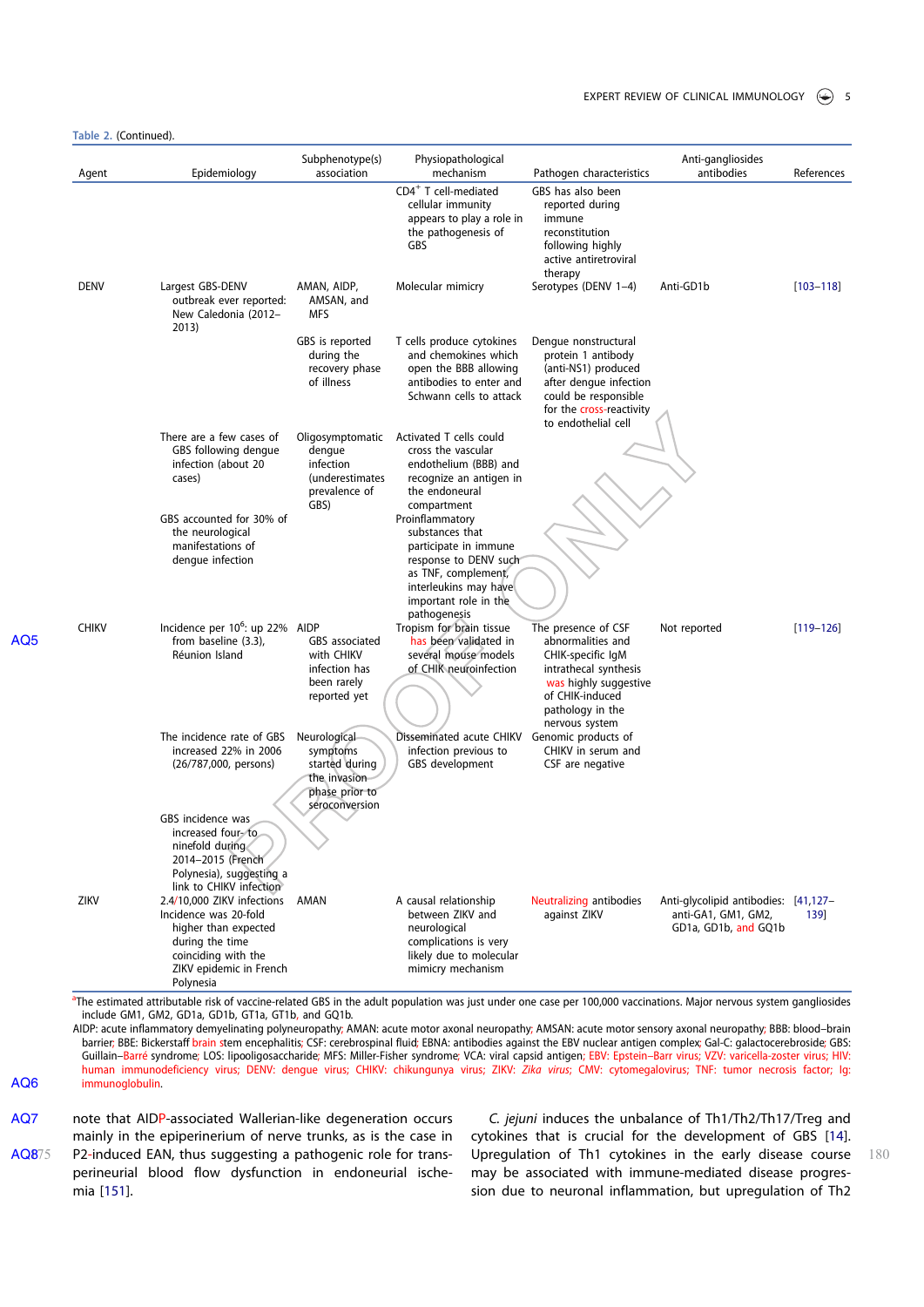immune response during the later phase aids recovery from the disease [152]. In addition, Th17 also plays a pathogenic 185 role, and elevated circulating Th22 cells are correlated with severity of disease, but not with GBS subphenotypes [153]. Th17 and Th22 cells of GBS patients at acute phase could express an appropriate cytokine profile, like interleukin (IL)- 17, IL-22, and others (IL-6 and tumor necrosis factor-α), which 190 can enhance the inflammatory and autoimmune response and

conduce to the development of GBS [153].

In the pathogenesis of AMAN, the early changes include the lengthening of the node of Ranvier with myelin distortion while overlying macrophages invade the space between 195 Schwann cell and the axon leaving the internodal myelin sheath and Schwann cytoplasm intact. These changes may be initially reversible, thus explaining the rapid recovery of some patients [44]. The more rapid recovery observed in some cases suggested that AMAN is associated with a block of 200 axonal conduction or axon terminal degeneration [154]. This assumption has been challenged by the experimental evidence shown by the preserved neuromuscular transmission

at axonal-stimulating single-fiber electromyography in AMAN, thus supporting that transmission may be impaired in the 205 motor terminal axons proximal to the neuromuscular junction [155]. Patients with AMAN manifest little demyelination or lymphocytic inflammation but demonstrate the presence of immunoglobulin G (IgG) and the complement activation product C3d bound to the axolemma of motor fibers, and in 210 severe cases, IgG and C3d were found within periaxonal space of the myelinated internodes [149].

Serum antiganglioside antibodies represent a major player in the induction and perpetuation of GBS pathology. Gangliosides are sialic acid containing subgroup of glyco-215 sphingolipids with N-acetylneuraminic acid linked to an oligosaccharide core portion which is expressed on cell surface [156]. Major nervous system gangliosides include GM1, GM2, GD1a, GD1b, GT1a, GT1b, and GQIb, with specific localizations at immunohistochemistry of peripheral nerves, as in the case 220 of GD1a in motor fibers and GD1b in large dorsal root ganglia [154] and are illustrated in Table 3. Conversely, the GQ1b epitope is predominant in oculomotor, trochlear, and abducens nerves [156], and Kusunoki and colleagues demonstrated that large neurons in dorsal ganglia had localization of GQ1b 225 epitope which could explain ataxia associated with opthalmoplegia seen in MFS [157]. GQ1b, GT1a, and GD1b mainly localize in the extraocular muscles and limb muscle spindles but are scarcely represented in the limb and axial muscle neuromuscular junctions [157,158]. Anti-GQ1b antibodies 230 cross-react with GT1a and GD1b, thus explaining the paralytic effects observed in the MFS in limited groups of muscles. Kaida et al. described antibodies that are specific for a new conformational epitope formed by two gangliosides such as GD1a/GD1b or GQIb/GM1 ganglioside complexes with antibo-235 dies associated with severe GBS requiring artificial ventilation

[159]. Bickerstaff's brain stem encephalitis, characterized by acute ophthalmoplegia, ataxia, and drowsiness, shares some similar features with MFS including a prior C. jejuni infection and positive serum anti-GQ1b IgG antibody [160]. The phar-

240 yngeal–cervical–brachial weakness is associated with anti-GT1a IgG with or without GQ1b reactivity [161]. Authors Table 3. Serum antibodies directed against specific gangliosides and the localization of the antigens in Guillain–Barré syndrome and subphenotypes [154– 158].

| Ganglioside       | Localization                      | Clinical association                                |
|-------------------|-----------------------------------|-----------------------------------------------------|
| GQ1b              | Oculomotor nerve                  | Miller-Fisher syndrome                              |
|                   | Trochlear nerve                   | Bickerstaff's brain stem encephalitis               |
|                   | Abducens nerve                    | Acute ataxic neuropathy (without<br>opthalmoplegia) |
|                   | Dorsal root ganglion              | Acute ophthalmoparesis (without<br>ataxia)          |
|                   | Muscle spindle                    |                                                     |
| GD <sub>1</sub> b | Dorsal root ganglion              | Sensory ataxic GBS                                  |
|                   | Muscle spindle                    |                                                     |
| GM1,<br>GD1a,     | Myelinated axons in<br>both motor | AMAN                                                |
| GalNac-<br>GD1a,  | and sensory nerves                | AMSAN                                               |
| Gm <sub>1</sub> b |                                   |                                                     |
| GT <sub>1a</sub>  | Glossopharyngeal nerve            | Pharyngeal-cervical-brachial<br>weakness            |
| GQ1b              | Vagus nerve                       |                                                     |
|                   |                                   |                                                     |

GBS: Guillain–Barré syndrome; AMAN: acute motor axonal neuropathy; AMSAN: acute motor sensory axonal neuropathy.

from Japan reported the molecular mimicry of the lipopolysaccharide of C. jejuni with the GM1 ganglioside from a patient with GBS and with GQ1b from patients with MFS [148]. The AMAN subphenotype of GBS is associated with serum anti- 245 body to ganglioside GM1 in 64%, GM1b in 66%, GD1a in 45%, and GalNac-GD1a in 33% of cases. Furthermore, 90% of patients with MFS have serum antibodies to GQ1b, while the AIDP subphenotype is frequently seronegative [4,150,162]. C. jejuni isolated from patients with GBS and MFS frequently 250 express ganglioside mimics in their lipopolysaccharides, thus possibly inducing antiganglioside antibodies and neurological symptoms, while the heterogeneity in the LPS structure also AQ9 determines the specificity of the anti-glycolipid response [149]. Specific C. jejuni strains have a set of polymorphic genes and 255 enzymes that can alter ganglioside-mimicking lipooligosaccharide outer core [44], and only a subset of C. jejuni strains contain lipopolysaccharide that mimic gangliosides in peripheral nerves.

### **5. Clinical subphenotypes** 260

The clinical array of GBS varies widely from pure sensory [163] to autonomic variants [164], but these classifications have been challenged by recent reports, as will be discussed in detail. AIDP and AMAN are the most common GBS subphenotypes. Other variants include MFS, AMSAN, Bickerstaff brain 265 stem encephalitis, and pharyngeal–cervical–brachial weakness (the main characteristics are listed in Table 4). AIDP is sometimes mistaken for AMAN if conventional electrodiagnostic data are applied as patients with AMAN have a rapidly reversible conduction block or slowing evident on sequential stu- 270 dies, but numerous issues remain open, suggesting that AIDP may be overestimated and AMAN underestimated. Such conduction blocks disappear with no electrophysiologic evidence of remyelination in patients with AMAN [45]. Cranial nerve involvement is less frequent in AMAN compared to AIDP 275 [165]. The disease progression in terms of muscle weakness differs between AMAN and AIDP, being more rapid and with an earlier peak in AMAN with a variable recovery pattern [166].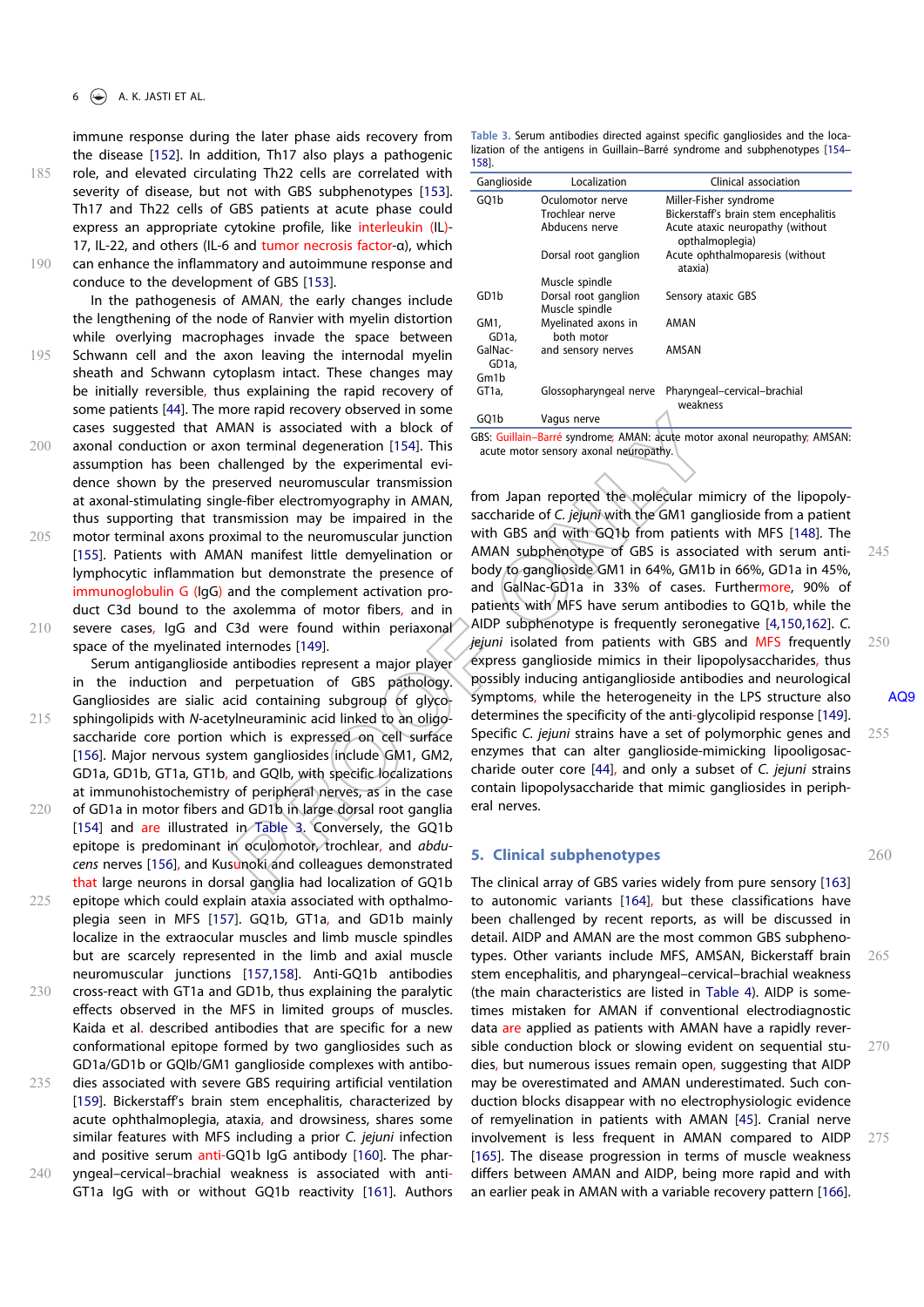| EXPERT REVIEW OF CLINICAL IMMUNOLOGY (+) 7 |  |  |
|--------------------------------------------|--|--|
|--------------------------------------------|--|--|

| Table 4. Clinical subphenotypes and major features in Guillain-Barré syndrome |  |  |  |
|-------------------------------------------------------------------------------|--|--|--|
| (GBS) [45-168].                                                               |  |  |  |
|                                                                               |  |  |  |

| GBS subphenotype                | Clinical features                            | <b>Notes</b>                                       |
|---------------------------------|----------------------------------------------|----------------------------------------------------|
| <b>AIDP</b>                     | Multifocal patchy<br>Demyelination           | Most common in<br>Europe/USA                       |
|                                 | Secondary axonal<br>degeneration in          | 85-90% of cases                                    |
|                                 | small percentage of<br>patients              | Association with CMV<br>and                        |
|                                 | Autonomic<br>dysfunction                     | EBV infections.                                    |
|                                 | Common including<br>HTN,                     | No AB association                                  |
|                                 | hyperhidrosis, and<br>blood pressure         |                                                    |
|                                 | fluctuation.                                 |                                                    |
|                                 | Cranial nerve palsy<br>Frequent sensory loss |                                                    |
| AMAN                            | Cranial nerves rarely<br>affected            | Ab to GM1a, GD1a                                   |
|                                 | Tendon reflexes might<br>be preserved        | Preceding infection is<br>C.                       |
|                                 | or exaggerated in 20%<br>of patients.        | jejuni                                             |
|                                 | Progression more<br>rapid and recovery       | 5-10% of GBS in USA                                |
|                                 | longer compared to<br><b>AIDP</b>            | 30-65% of GBS                                      |
|                                 |                                              | patients in Asia,<br>South America, and<br>Central |
| Acute motor and sensory         | Severe form of AMAN                          | America<br>Antibody to GM 1a and                   |
| axonal neuropathy<br><b>MFS</b> | Ophthalmoplegia,                             | GD1a ganglioside<br>Anti-GQ1b, anti-GT1a           |
|                                 | ataxia, areflexia<br>No impaired             | Antibodies in 90% of                               |
|                                 | consciousness<br>Incomplete MFS              | patients.                                          |
|                                 | Acute                                        | Preceding infections                               |
|                                 | ophthalmoparesis                             | include                                            |
|                                 | without<br>ataxia                            | C. jejuni, Haemophilus<br><i>influenzae</i>        |
|                                 | Acute ataxic<br>neuropathy                   |                                                    |
|                                 | (no<br>ophthalmoparesis)                     |                                                    |
| Bickerstaff brain               | Ophthalmoplegic                              | GQ1b antibodies                                    |
| stem                            | ataxia                                       |                                                    |
| brain<br>stem                   | Areflexia<br>Absence of limb                 | GT 1a antibodies                                   |
| encephalitis                    | Weakness<br>Impaired                         |                                                    |
| Pharyngeal-                     | consciousness<br>Oropharyngeal neck          | Anti-GT1a antibodies                               |
| cervical-                       | and arm<br>weakness                          | Anti-GQ 1b IgG<br>antibodies                       |
| brachial                        | Absence of leg<br>weakness                   |                                                    |
|                                 |                                              |                                                    |

weakness

CMV: cytomegalovirus; EBV: Epstein–Barr virus; Ab: antibody; AIDP: acute inflammatory demyelinating polyradiculoneuropathy; AMAN: acute motor axonal AQ11 neuropathy; MFS: Miller-Fisher syndrome.

An irreversible conduction block is associated with slow recov-280 ery and extensive axonal degeneration at the nerve roots with poor recovery.

AIDP is characterized by autonomic dysfunction such as hyperhidrosis and fluctuations in blood pressure; autonomic dysfunction is uncommon in AMAN [167]. In general terms, 285 AMAN has been classically addressed as the pure motor form of GBS with no sensory deficits and the acute motor sensory axonal neuropathy is the most severe variant [168], but more

recent pathology reported that pure motor GBS is associated with primary demyelination mainly involving the ventral roots [169,170], while 11% of patients with AIDP manifest a pure 290 motor GBS [21].

The MFS is associated with ophthalmoplegia, ataxia, and areflexia in its classical form but may present in a limited form with bilateral internal ophthalmoplegia or bilateral abducent nerve palsies. In the majority (up to 76%) of patients, MFS is 295 anticipated by an upper respiratory tract infection [171] and associated with serum GQ1b antibody in approximately 90% of cases. Patients with pharyngeal–cervical–brachial weakness manifest with symptoms affecting the oropharyngeal, neck, and shoulder muscles and have detectable serum anti-GT1a 300 antibody as GT1a is expressed predominantly in the glossopharyngeal nerve and vagal nerves [172].

# 6. Diagnosis



Diagnostic criteria for GBS were first published in 1981 and later modified in 1990 [173,174] to include features that make 305 the diagnosis more or less likely (Table 5) and to verify the proposed rise in the frequency of GBS following vaccination for swine influenza virus. New diagnostic classification has been recently published in order to enable neurologists and non-neurologists to diagnose GBS and all its variants using a 310 simple yet all-inclusive classification system [175]. The typical onset of GBS is characterized by the rapidly progressive, symmetrical weakness of limbs usually reaching its maximum severity within 4 weeks [150]. In a large cohort of patients, a monophasic course was observed in 95% of patients, and 97%  $315$ of patients had reached the clinical nadir by 4 weeks and 80% by 2 weeks [176]. An atypical presentation of GBS, such as paraparesis, is seen in approximately 8% of patients which can persist up to 6 months, while 9% of patients have normal tendon reflexes in the weak arms and  $2\%$  in the weak legs  $320$ 

Table 5. Diagnostic criteria for Guillain–Barré syndrome [174–175].

Features necessary for the diagnosis of GBS:

- Progressive weakness in both arms and both legs
- Areflexia
- Features strongly supporting the diagnosis of GBS:
- Progression of symptoms over days to 4 weeks
- Relative symmetry of symptoms
- Mild sensory symptoms or signs
- Autonomic dysfunction Cranial nerve involvement, especially bilateral weakness of facial muscles
- Absence of fever at onset
- Typical electrodiagnostic features
- High concentration of protein in cerebrospinal fluid, with fewer cells than  $10 \times 10/l$
- Recovery beginning 2-4 weeks after progression ceases

Features making the diagnosis of GBS less likely:

- Bladder or bowel dysfunction at onset
- Persistent bladder or bowel dysfunction
- Sharp spinal cord sensory level
- Marked persistent asymmetry of weakness
- Increased number of mononuclear cells in CSF ( $>50$  cells/ $\mu$ l) • Severe pulmonary dysfunction with limited limb weakness at onset
- Fever at onset of neurological symptoms
- Polymorphonuclear cells in CSF

CSF: cerebrospinal fluid; GBS: Guillain–Barré syndrome.

AQ10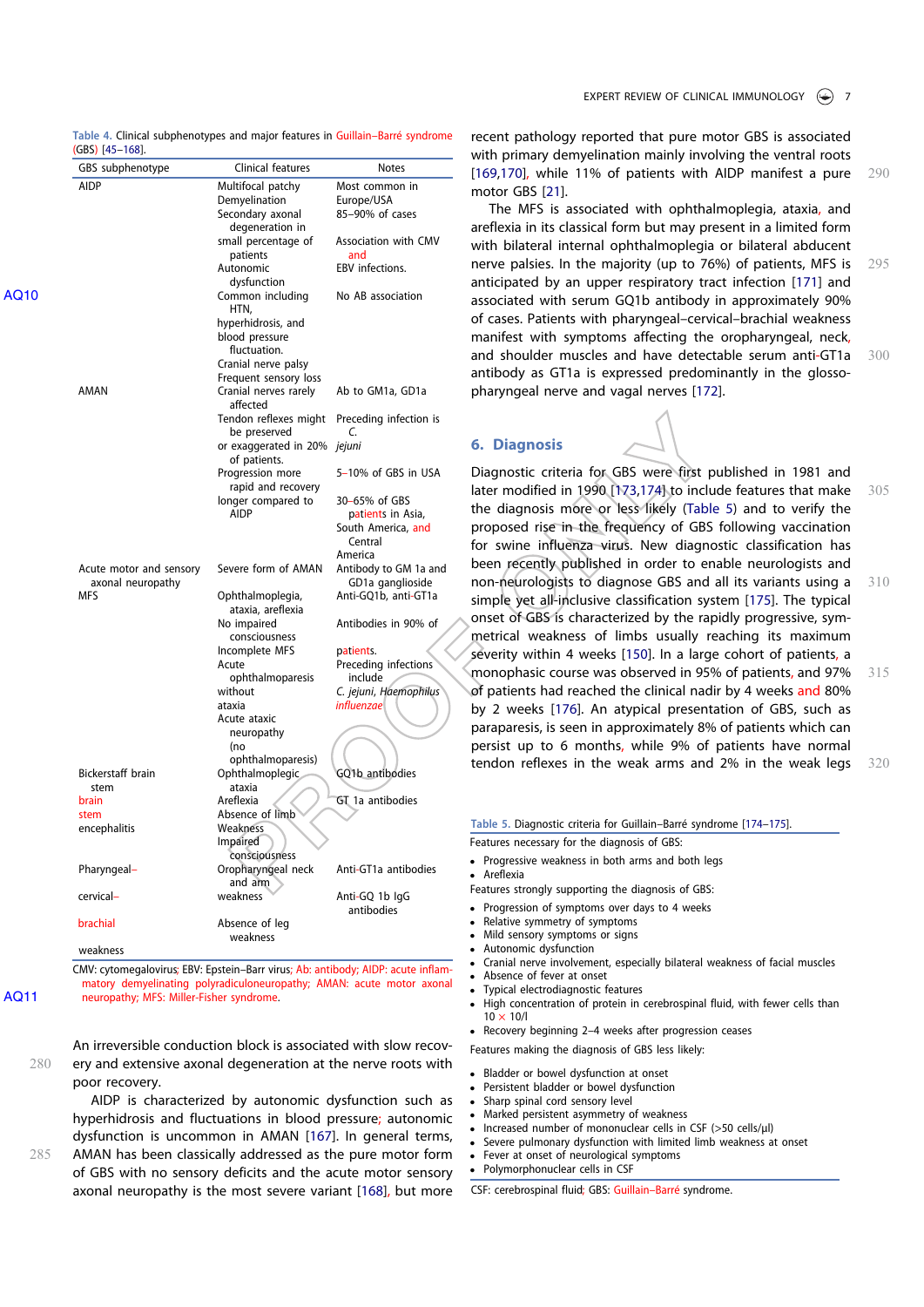at presentation [176]. Severe respiratory muscle weakness necessitating ventilatory support develops in 10–30% of patients.

MFS is diagnosed in patients with opthalmoplegia, ataxia, 325 and areflexia but may also present with incomplete forms without ataxia and in association with serum anti-GQ1b antibody. Different incomplete forms of MFS are known as ataxic GBS to include ataxia without opthalmoplegia and negative Romberg test and acute sensory ataxic neuropathy with ataxia 330 and a positive Romberg test but no opthalmoplegia. Paraparetic GBS is another uncommon and localized variant in which patients develop isolated flaccid lower limb weakness and absent deep tendon reflexes in lower limbs but without neurological findings in the upper limbs [176]. The facial mus-335 cle weakness with paresthesias may also appear as a GBS variant coined in the absence of opthalmoplegia or limb weakness, to be distinguished from Lyme disease, sarcoidosis, and bilateral Bell palsy by the presence of serum antiganglioside antibodies. In general terms, atypical and incomplete

340 presentations of GBS should be included in the diagnostic

work-up of patients with new onset peripheral symptoms and addressed with a careful history and serological panel.

A CSF analysis is frequently obtained in the differential diagnosis of GBS, and the Brighton Collaboration criteria for 345 GBS and MFS include a cell count in the CSF lower than 50 cells/μl [177]. The albumin-cytological dissociation is a combination of elevated protein level and normal CSF cell count and is observed in only two-thirds of cases, as elevated protein concentration is dependent on the timing of the lumbar 350 puncture. One large Dutch cohort of patients manifested ele-

- vated CSF protein in 53% of cases when puncture was performed in the first 3 days after onset of weakness and increased to 80% after 7 days. A CSF cell count between 5 and 50 cells/ul was found in 15% of patients [177]. In an Asian 355 cohort, there was a lower prevalence of elevated CSF protein concentration (55%) and a higher proportion of mild pleocy-
- tosis up to 26% [178]. Therefore, normal CSF protein concentration in the first week of weakness does not rule out GBS as the sensitivity is as low as 50%. Only in a subgroup of cases, 360 CSF cell count is higher than 50 cells/ul, and differential diagnoses include Lyme disease or human immunodeficiency virus (HIV)-related radiculitis [178].

Neurophysiological studies are frequently used in the diagnostic process of suspect GBS cases, and nerve conduction 365 studies are helpful to identify the subphenotype of GBS type and exclude disorders that may mimic GBS. AIDP, AMAN, and AMSAN are difficult to distinguish based only on clinical grounds; electrophysiology is the key test. Nerve conduction studies can be normal in nearly one-third of patients when 370 done during the first 4 days, but the absence of F waves or a prolonged F wave latency is frequently observed, especially in the lower limbs. Selective lesions in proximal nerve trunks may explain the discrepancy between nerve conduction and the established paralysis, as elegantly illustrated in electrophysio-375 logical [179] and ultrasonographic [180,181] studies of the ventral spinal nerves in AIDP and AMAN/AMSAN. The sensory nerve conduction study of sural nerve is normal in greater

proportion of patients [182]. Nerve conduction studies suggestive of demyelination in early AIDP are nonspecific and

ing acute myelopathy or critical illness polyneuropathy, but more specific finding suggestive of early demyelinating GBS is the presence of a spared normal sural sensory nerve action potential with abnormal ulnar sensory nerve action potential in one retrospective study [183]. Patients with normal EMG 38AQ12 have significantly milder weakness at the lowest peak of disease progression compared to patients with abnormal nerve conduction study [176]. Almost 85% of patients with GBS have abnormal nerve conduction studies after 3 weeks and including additional nerves in the study improves sensitivity. Motor 390 conduction slowing exceeding 30% below the lower limit of normal, prolongation of motor distal latency of >150% of upper limit of normal, and prolongation of F wave latency over 120% in two nerves are specific for primary demyelination [184]. The compound muscle action potential is reduced 395 <80% of the lower limit of the normal range in at least two nerves without signs of demyelination in AMAN. However, patients with AMAN may present reversible conduction failure likely derived from an impaired conduction at the nodes of Ranvier due to antibodies to gangliosides and can be falsely 400 diagnosed as having AIDP instead of AMAN due to nerve conduction features suggesting demyelination [185]. Nerve conduction studies need to be interpreted with caution especially when performed early in the disease course, and sometimes, serial studies need to be performed to improve  $405$ sensitivity, and reversible conduction failure has to be taken into account and most importantly should not delay treatment. Almost 40% of GBS cases did not meet criteria for one of the defined subphenotypes of GBS [176].

may occur in disorders that mimic the acute-stage GBS, includ- 380

### **7. Differential diagnosis** 410

Careful history, physical examination, CSF analysis, nerve conduction studies, and imaging studies help differentiate GBS and its subphenotypes from other mimics. These include infectious causes, leptomeningeal malignancy, and disorders of the neuromuscular junction (Table 6). GBS manifests a monophasic 415 course in 90% of cases, but 10% of patients develop recurrent or relapsing form. A course not showing improvements after 8 weeks is not typical for GBS, and chronic inflammatory demyelinating neuropathy needs to be ruled out, particularly since patients with this latter condition may mimic GBS at the 420 early stages of progression [186]. Poliomyelitis should be considered in unvaccinated individuals with travel to endemic areas, and non-polio enteroviruses may cause acute flaccid paraparesis with high mortality. West Nile virus and herpes simplex virus can cause extensive necrotizing myelopathy 425 [187]. Herpes, hepatitis A, and rabies viruses may cause transverse myelitis manifesting with back pain with sharp sensory disturbances and changes at MRI based. Elevated CSF lympho-<br>AQ13 cytes with painful asymmetric polyradiculoneuropathy that occurs several months after a tick bite could be due to Lyme 430 disease. Gadolinium MRI allows to discriminate the paraparetic variants of GBS from cauda equina syndrome and lumbosacral plexopathy. Findings of nerve root enhancement support a diagnosis of GBS. Diphtheria can cause neuropathy involving either cranial or peripheral nerves, which is demyelinating in 435 nature as opposed to other acute peripheral neuropathies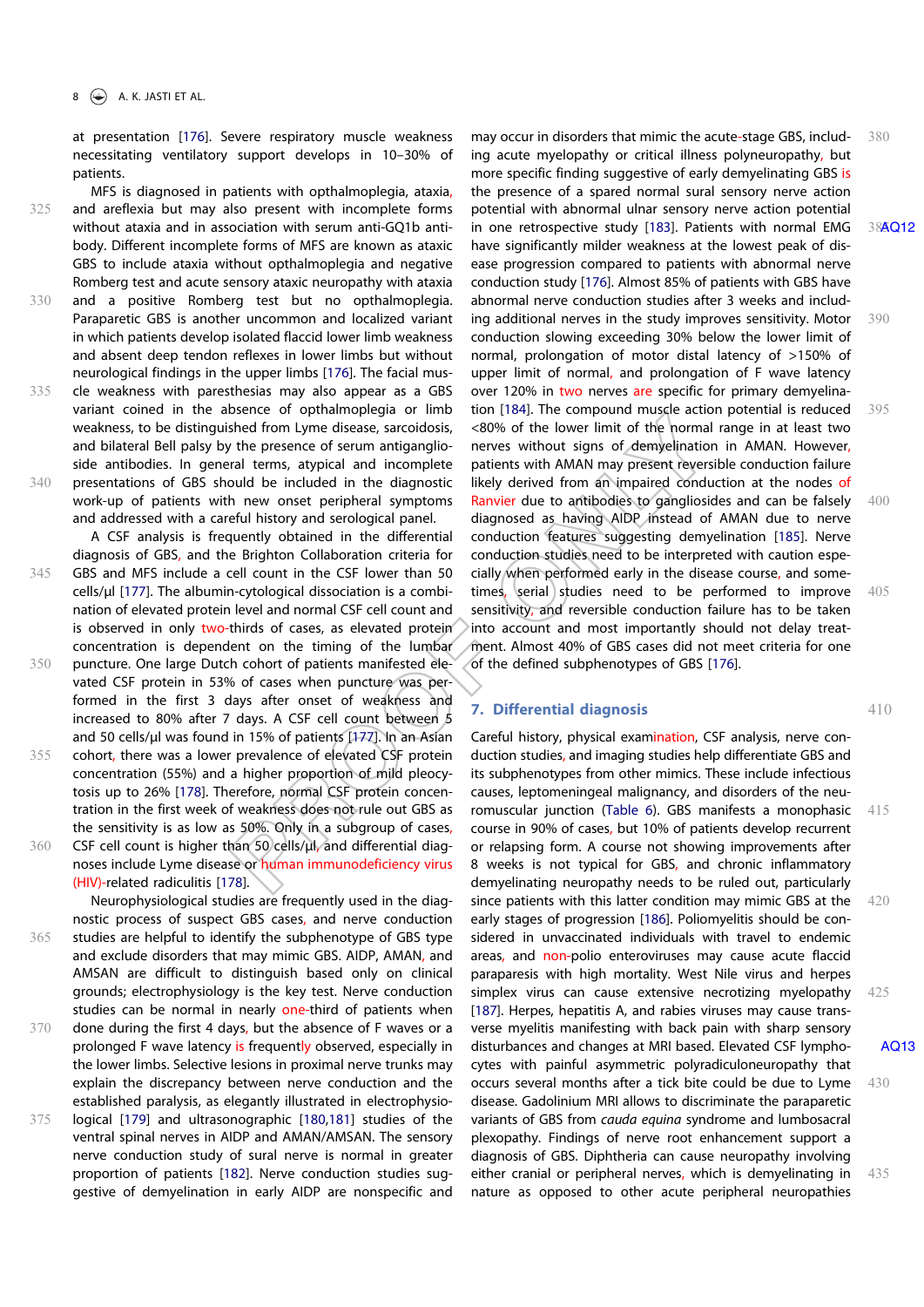Table 6. Conditions mimicking Guillain–Barré syndrome to be included in the differential diagnosis.

Peripheral neuropathy

- Chronic inflammatory demyelinating polyneuropathy
- Lead, thallium, and arsenic poisoning
- Acute intermittent porphyria
- Critical illness polyneuropathy (associated with use of high-dose intravenous steroids)
- **Tick paralysis**
- Metabolic disturbances of serum potassium, phosphate, magnesium, and glucose
- Severe vitamin B1 deficiency
- Puffer fish poisoning
- Neuromuscular junction disorders
- Myasthenia gravis Lambert–Eaton myasthenic syndrome
- **Botulism**

Spinal cord involvement

- Transverse myelitis (CMV, herpes simplex virus, Epstein–Barr virus, and varicella-zoster virus)
- Anterior spinal artery occlusion
- **Epidural abscess**
- Anterior horn cell involvement
- Poliomyelitis and non-polio enterovirus (enterovirus 71)
- West Nile virus, herpes simplex virus, CMV, and varicella-zoster virus
- Rabies virus and HIV

Muscle disorders

- AQ14 Acute myositis (postinfectious can be sec to influenza A)
	- Acute hypokalemic periodic paralysis (often familial)
	- Thyrotoxic periodic paralysis (more common in Asians and Hispanics) Brain stem stroke

Brain stem encephalitis

- Listeriosis, tuberculosis, brucellosis, JC virus, and toxoplasmosis
- Multiple sclerosis, sarcoidosis, and systemic lupus erythematosus Wernicke encephalopathy

Adapted from Ref. [187].

AQ15 CMV: cytomegalovirus; HIV: human immunodeficiency virus.

which are of axonal type [187]. Different from virus-induced transverse myelitis, Listeria, Mycobacteria, and Lyme disease may associate with brain stem encephalitis that, however, may 440 also be based on autoimmune mechanisms and mimic MFS and Bickerstaff brain stem encephalitis. The Bickerstaff brain stem encephalitis may mimic Wernicke's encephalopathy from thiamine deficiency in alcoholism or other causes of dietary imbalance such as major gastrointestinal surgery [188]. HIV infection

445 may directly involve spinal cord, nerve root, and peripheral nerves, and opportunistic infections with cytomegalovirus, Epstein–Barr virus, and varicella-zoster virus can cause acute flaccid paralysis.

### 8. Treatment

450 Patients with GBS need a multidisciplinary approach, which includes careful monitoring of vital capacity, prevention of infections, monitoring for possible autonomic dysfunction, physical therapy, and rehabilitation.

Approximately one-third of patients with GBS need to be 455 admitted to the intensive care unit because of respiratory failure, dysautonomia, or medical complications [189]. Adequate ventilation relies on the triad of adequate inspiratory effort, effective expiratory force, and ability to protect the airway. The decision to intubate the patient with GBS is based 460 on clinical and paraclinical evidence of impending or overt

respiratory failure, including impaired mentation, air hunger, increased respiratory rate, the inability to count on one breath to 20, forehead sweating, staccato speech, paradoxical respiration, inability to lift the head from the bed, shoulder weakness, and signs of bulbar muscle weakness [189]. Chronic ventilatory 465 failure should be suspected by a history of fatigue, lethargy, difficulty concentrating, poor sleep and daytime somnolence, and morning headache (indicating hypercapnia) [190].

Prednisolone or intravenous methylprednisolone treatment in GBS patients did not improve patient outcomes [191,192]. 470 Plasmapheresis and IVIg are the only known effective treatments for GBS. Plasmapheresis was found to be most effective in GBS cases who received treatment within the first 2 weeks of disease onset and who are unable to walk [193]. Two plasma exchanges were found to ameliorate mildly affected  $475$ GBS cases who were able to walk. Patients with severe GBS who need mechanical ventilator had to undergo at least four plasma exchange sessions to improve outcomes [194]. In a randomized controlled trial, IVIg given daily for 5 consecutive days were as effective as five sessions of plasma exchange 480 started within 14 days [195]. IVIg inhibits the binding of autoantibodies to GQ1b and also complement activation by anti-GQ1b in a mouse model [196]. IVIg is preferred in young children over plasma exchange where it can be technically difficult and also patients with cardiovascular instability, given 485 large volume shifts that occur with plasma exchange. Patients with GBS who received IVIg showed significant pharmacokinetic variation, and patients with low rise in serum IgG 2 weeks after treatment have a more severe clinical course and poor outcomes at 6 months after standard-dose treat- 490 ment independent of other prognostic factors [197]. IVIg therapy did not affect recovery outcomes in patients with MFS, and excellent recovery from ophthalmoplegia and ataxia was noted in patients who did not receive plasmapheresis or IVIg treatment at the end of 1 year [198]. A double-blind, placebo- 495 controlled randomized trial showed no additional benefit when combining methylprednisolone and IVIg [199]. Adverse prognostic indicators include previous diarrhea, older age, disease severity, and rapid disease onset [7].

Pain is a common symptom in GBS patients, occurring in 500 up to 50% of all GBS patients, and should be diagnosed and treated promptly [200]. Another priority to consider is monitoring nutritional status.

Death or severe residual disability has varied widely with rates between 1% and 18% despite immunotherapy [7,201]. 505 Death results from pneumonia, sepsis, adult respiratory distress syndrome, and autonomic dysfunction [201], and data are awaited from an ongoing prospective international multicenter observational trial assessed whether a second dose of IVIg (I-SID-GBS) improved outcomes in poor-prognosis cases.  $51AQ16$ Erythropoietin has been associated with the amelioration of nerve regeneration/repair with reversal of inhibitory effects of anti-ganglioside antibodies on nerve repair in an animal model [191]. Eculizumab is a humanized monoclonal antibody against the complement protein C5 which appeared protec- 515 tive against complement-mediated motor neuropathy and respiratory paralysis in a mouse model [192], and phase II clinical trials are currently recruiting patients in Scotland and Japan. Clinical studies are still lacking on the use of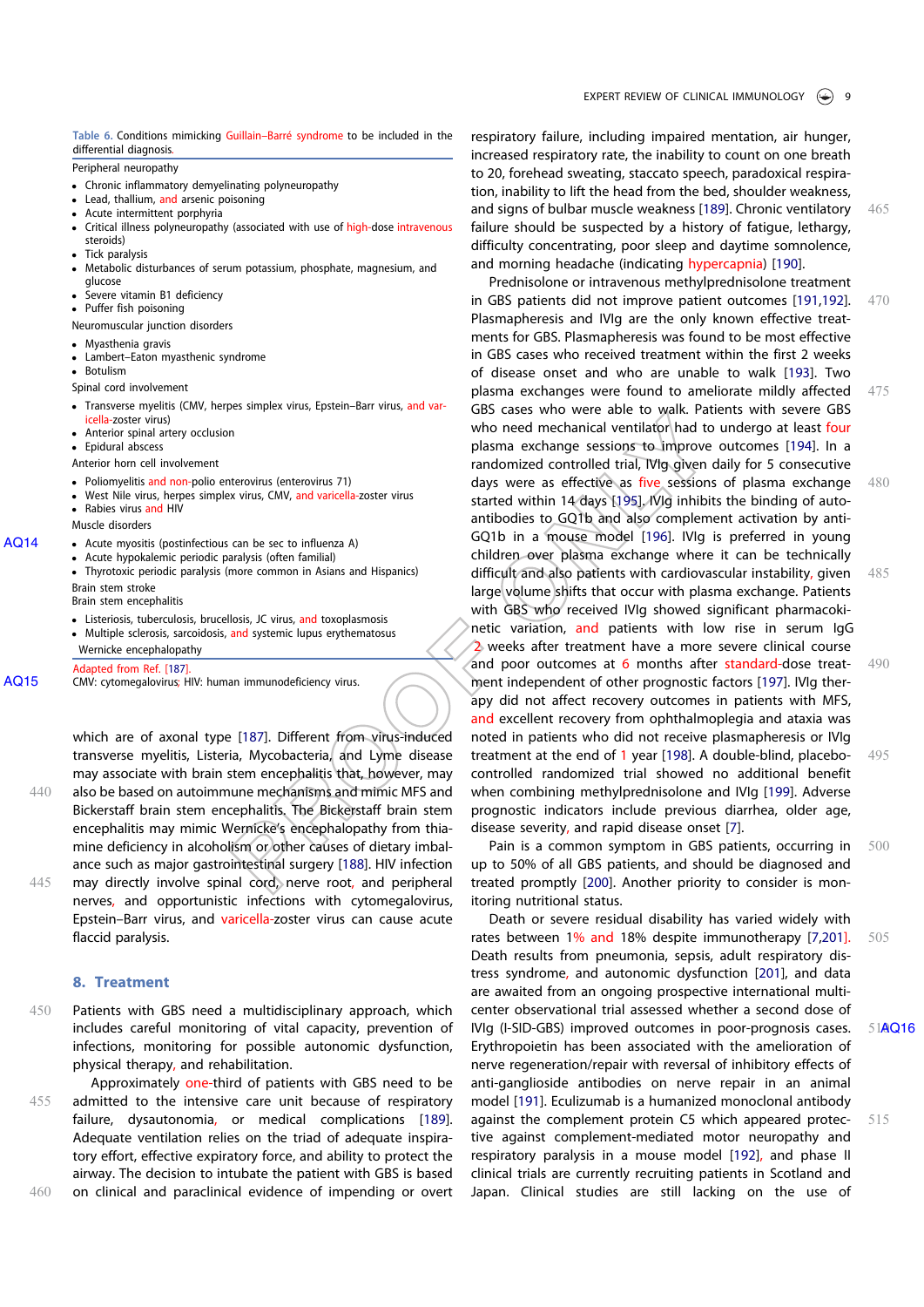### 10  $\left(\frac{1}{2}\right)$  A. K. JASTI ET AL.

520 erythropoietin or eculizumab. New and more effective treatments are required to improve the prognosis.

### 9. Expert commentary

GBS encompasses numerous common paradigms of autoimmune and chronic inflammatory diseases, including but not 525 limited to the specific serum autoantibodies, the infectious trigger, and the response to immunosuppressants, similar to other conditions [202]. First described almost a century ago by three French neurologists, GBS is an uncommon disease (with incidence rates ranging between 0.81 and 1.89 [median 1.11] 530 cases per 100,000 person-years) but is the most frequent cause of acute flaccid symmetrical weakness of the limbs and areflexia following the polio era. Different from other autoimmune or chronic inflammatory diseases, GBS is more prevalent in men (male to female ratio of 1:5). The syndrome typically appears 535 with a rapidly progressive, symmetrical weakness of limbs usually reaching its peak within a month and respiratory or

- gastrointestinal infections precede the symptoms within 6 weeks in the majority of patients [203,204]. GBS is strongly linked to Campylobacter infection, but less than 0.1% of infec-540 tions result in the syndrome. The most recent outbreak of Zika virus infection raises concerns also for GBS as cases have been
- reported within a Zika and Dengue fever epidemics in French Polynesia and South America. Diagnostic criteria include features that make the diagnosis more or less likely and were first
- 545 published in 1981 to be modified recently, but clinical suspicion and physician awareness remain the limiting factors of the diagnostic approach. The AMAN and the AIDP represent the most common clinical subphenotypes along with the more rare MFS, AMSAN, Bickerstaff brain stem encephalitis, and pharyn-
- 550 geal–cervical–brachial weakness. Besides the activation of macrophages and T cells, serum antibodies are associated with GBS being directed at gangliosides, sialic acid containing subgroup of glycosphingolipids with N-acetylneuraminic acid linked to an oligosaccharide core portion. Nervous system
- 555 gangliosides include GM1, GM2, GD1a, GD1b, GT1a, GT1b, and GQIb, with specific localizations by immunohistochemistry possibly predicting the associated clinical phenotype. GBS results in death or severe disability in near 20% of cases despite immunotherapy, which is represented by plasmapheresis and IVIgs
- 560 which remain the cornerstone of the medical management. Cumulatively, GBS is a heterogeneous condition with numerous subphenotypes, and advances have been made over the past 20 years on the understanding of GBS immunopathogenesis and localization of ganglioside epitopes by immunohistochem-565 ical methods. Ultimately, we are convinced that GBS, similar to
	- other inflammatory diseases, is the result of a permissive genetic background on which environmental factors, including infections, vaccination, and the influence of aging, lead to disease onset and the natural history of disease [203–210].

### 570 10. Five-year view

Further research efforts are needed to identify GBS biomarkers to help in the early diagnosis, predict progression, and initiate adequate treatment. Similar to what observed in other autoimmune conditions [202,211], serum autoantibodies currently represent the only option for diagnostic and prognostic pur- 575 poses, but our understanding is limited by the relative rarity of the disease. New powerful tools should be used in GBS to determine additional serum autoantibodies, including protein and RNA immunoprecipitation. Alternative research directions should be sought for a better understanding of GBS patho- 580 genesis, including the collection of large multicenter series of patients, including twins [212], or the study of sex-related factors [213] via epigenetics [214–217]. Ultimately, we are convinced that the enormous number of biotechnological AQ17 drugs, i.e., monoclonal antibodies and small molecules, may 585 prove useful also in GBS by tackling pivotal pathogenesis of effector inflammatory mechanisms [218,219].

### Key issues

- Guillain-Barré syndrome was first described almost a century ago by three French neurologists and remains the 590 most frequent cause of acute flaccid symmetrical weakness of the limbs and areflexia;
- Guillain-Barré syndrome yearly incidence ranges between 0.81 and 1.89 (median 1.11) cases per 100,000 person;
- Guillain-Barré syndrome is more prevalent in men by 50%;  $595$
- Guillain-Barré syndrome onset is observed with a rapidly progressive, symmetrical weakness of limbs;
- Guillain-Barré syndrome follows respiratory or gastrointestinal infections within 6 weeks in the majority of patients, often by Campylobacter; example to the set of  $600$
- The most recent outbreak of Zika virus infection raises concerns also for Guillain-Barré syndrome as cases have been reported within Zika and Dengue fever epidemics;
- Most frequently observed subphenotypes include the acute motor axonal neuropathy (AMAN) and the acute inflamma- 605 tory demyelinating polyradiculoneuropathy (AIDP);
- Rare forms are represented by Miller-Fisher syndrome (MFS), acute motor and sensory axonal neuropathy (AMSAN), Bickerstaff brain stem encephalitis, and pharyngeal-cervical-brachial weakness; 610
- Serum autoantibodies are detected against gangliosides mainly GM1, GM2, GD1a, GD1b, GT1a, GT1b and GQIb;
- Despite treatment, Guillain-Barré syndrome mortality or severe disability occur in near 20%;
- Immunotherapy includes high-dose steroids, plasmapher- 615 esis, and intravenous immunoglobulins.

### Declaration of interest

The authors have no relevant affiliations or financial involvement with any organization or entity with a financial interest in or financial conflict with the subject matter or materials discussed in the manuscript. This includes 620 employment, consultancies, honoraria, stock ownership or options, expert testimony, grants or patents received or pending, or royalties.

### References

Papers of special note have been highlighted as either of interest (•) or of considerable interest (••) to readers. 625

1. Haymaker WE, Kernohan JW. The Landry-Guillain-Barré syndrome; a clinicopathologic report of 50 fatal cases and a critique of the literature. Medicine (Baltimore). 1949;28:59-141. AQ18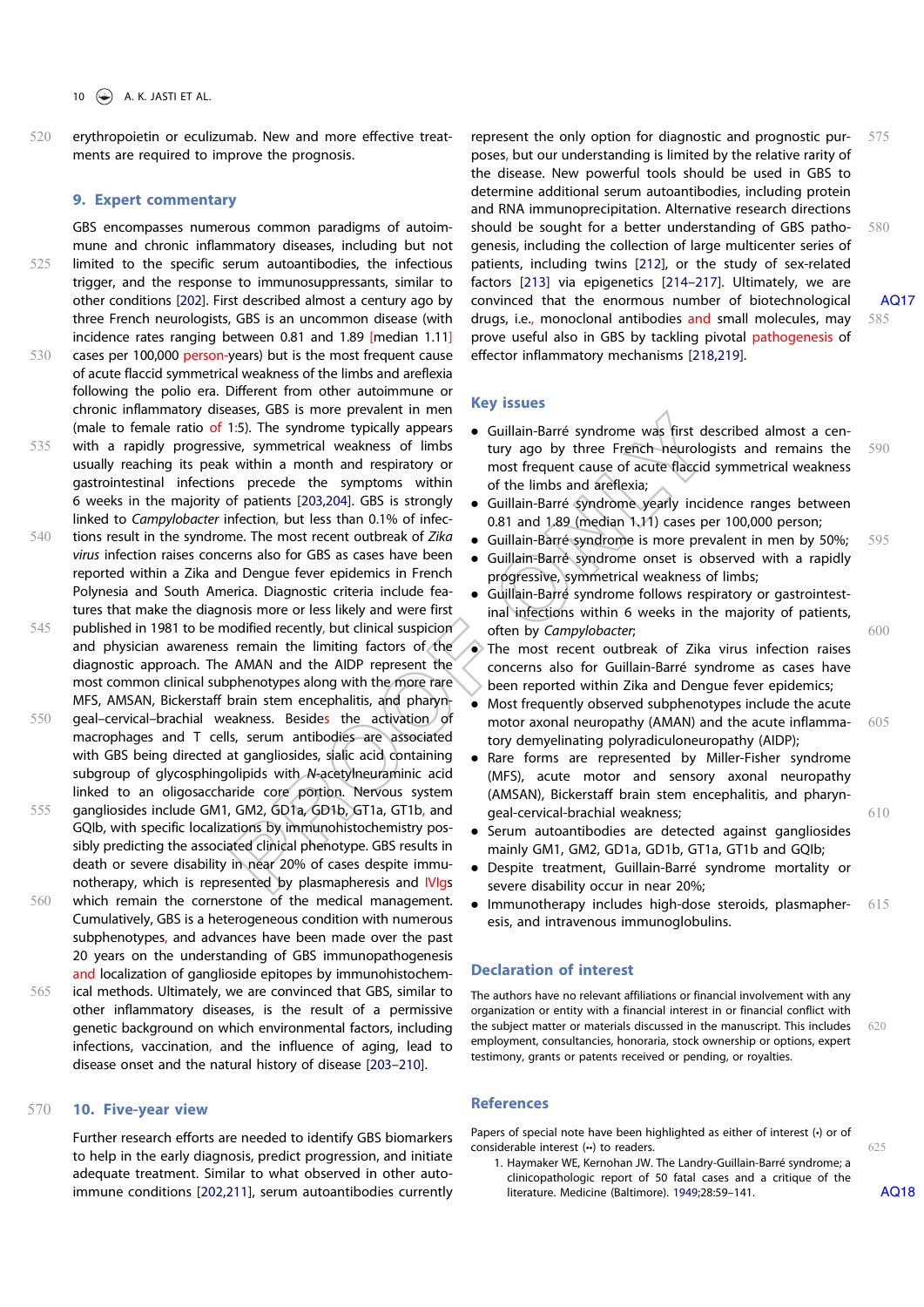630 relevant report.

• The first report of Guillain–Barré syndrome in a historically

2. Feasby TE, Gilbert JJ, Brown WF, et al. An acute axonal form of Guillain-Barré polyneuropathy. Brain. 1986;109:1115–1126. 3. Sheikh KA, Nachamkin I, Ho TW, et al. Campylobacter jejuni lipopolysaccharides in Guillain-Barre syndrome: molecular mimicry and

4. Willison HJ. The immunobiology of Guillain-Barré syndromes. J

5. Yuki N, Susuki K, Koga M, et al. Carbohydrate mimicry between human ganglioside GM1 and Campylobacter jejuni lipooligosac-

•• A solid demonstration of the mechanisms linking Campylobacter infection and Guillain–Barré syndrome autoantibodies by mole-

7. Hughes RAC, Swan AV, Raphaël J-C, et al. Immunotherapy for Guillain-Barré syndrome: a systematic review. Brain. 2007;130:2245–

– the fundamental therapeutic effects of glatiramer acetate: a

9. Schwartz M, Baruch K. Breaking peripheral immune tolerance to CNS antigens in neurodegenerative diseases: boosting autoimmu-

10. Ben-Nun A, Kaushansky N, Kawakami N, et al. From classic to spontaneous and humanized models of multiple sclerosis: impact on understanding pathogenesis and drug development. J

11. Hollenbach JA, Oksenberg JR. The immunogenetics of multiple sclerosis: a comprehensive review. J Autoimmun. 2015;64:13–25. 12. Karussis D. The diagnosis of multiple sclerosis and the various related demyelinating syndromes: a critical review. J Autoimmun.

13. Steinman L, Shoenfeld Y. From defining antigens to new therapies in multiple sclerosis: honoring the contributions of Ruth Arnon and

14. Saariaho A-H, Vuorela A, Freitag TL, et al. Autoantibodies against

15. Wang Y, Sun S, Zhu J, et al. Biomarkers of Guillain-Barre syndrome: some recent progress, more still to be explored. Mediators

16. Sejvar JJ, Baughman AL, Wise M, et al. Population incidence of Guillain-Barré syndrome: a systematic review and meta-analysis.

• A meta-analysis of the Guillain–Barré syndrome epidemiology

17. Islam Z, Jacobs BC, Islam MB, et al. High incidence of Guillain-Barre syndrome in children, Bangladesh. Emerg Infect Dis. 2011;17:1317–

18. Rocha MSG, Brucki SMD, Carvalho AADS, et al. Epidemiologic fea-

19. Zhang G, Li Q, Zhang R, et al. Subtypes and prognosis of Guillain-Barré syndrome in Southwest China. PLoS One. 2015;10:e0133520. 20. Nachamkin I, Arzarte Barbosa P, Ung H, et al. Patterns of Guillain-

21. Hadden RD, Cornblath DR, Hughes RA, et al. Electrophysiological classification of Guillain-Barré syndrome: clinical associations and outcome. Plasma Exchange/Sandoglobulin Guillain-Barré

22. Islam Z, Jacobs BC, van Belkum A, et al. Axonal variant of Guillain-Barre syndrome associated with Campylobacter infection in

oping after Pandemrix vaccination against 2009 pandemic H1N1

critical review. J Autoimmun. 2014;54:81–92.

Michael Sela. J Autoimmun. 2014;54:1–7.

Neuroepidemiology. 2011;36:123–133.

Neuropsiquiatr. 2004;62:33–37.

Neurology. 2007;69:1665–1671.

Bangladesh. Neurology. 2010;74:581–587.

type influenza virus. J Autoimmun. 2015;63:68–75.

Peripher Nerv Syst. 2005;10:94–112.

2004;101:11404–11409.

cular mimicry.

2014;54:8–14.

660 Autoimmun. 2014;54:33–50.

675 Inflamm. 2015;2015:564098.

1318.

2257.

2012;366:2294–2304.

635 host susceptibility. Neurology. 1998;51:371–378.

- 640 charide causes Guillain-Barre syndrome. Proc Natl Acad Sci U S A.
- 
- 645 6. Yuki N, Hartung H-P. Guillain-Barré syndrome. N Engl J Med.

- 650 8. Aharoni R. Immunomodulation neuroprotection and remyelination
- 
- 655 nity to fight-off chronic neuroinflammation. J Autoimmun.
- 
- 
- 
- 
- 665 2014;48-49:134–142.
- 
- 670 ganglioside GM3 are associated with narcolepsy-cataplexy devel-

680 data which also highlights the study limitations.

- 685 tures of Guillain-Barré syndrome in São Paulo, Brazil. Arq
- 690 Barre syndrome in children: results from a Mexican population.

695 Syndrome Trial Group. Ann Neurol. 1998;44:780–788.

- 23. Deceuninck G, Boucher R-M, De Wals P, et al. Epidemiology of Guillain-Barré syndrome in the province of Quebec. Can J Neurol 700 Sci. 2008;35:472–475.
- 24. Winner SJ, Evans JG. Age-specific incidence of Guillain-Barré syndrome in Oxfordshire. Q J Med. 1990;77:1297–1304.
- 25. Govoni V, Granieri E, Manconi M, et al. Is there a decrease in Guillain-Barré syndrome incidence after bovine ganglioside with- 705 drawal in Italy? A population-based study in the Local Health District of Ferrara, Italy. J Neurol Sci. 2003;216:99–103.
- 26. Bogliun G, Beghi E, Italian GBS Registry Study Group. Incidence and clinical features of acute inflammatory polyradiculoneuropathy in Lombardy, Italy, 1996. Acta Neurol Scand. 2004:110:100-106. 210
- 27. Chiò A, Cocito D, Leone M, et al. Guillain-Barré syndrome: a prospective, population-based incidence and outcome survey. Neurology. 2003;60:1146–1150.
- 28. Sedano MJ, Calleja J, Canga E, et al. Guillain-Barre syndrome in Cantabria, Spain. An epidemiological and clinical study. Acta 715 Neurol Scand. 1994;89:287–292.
- 29. Aladro-Benito Y, Conde-Sendin MA, Munoz-Fernandez C, et al. Guillain-Barre syndrome in the northern area of Gran Canaria and the island of Lanzarote. Rev Neurol. 2002;35:705–710.
- 30. Cuadrado JI, de Pedro-Cuesta J, Ara JR, et al. Guillain-Barre syn- 720 drome in Spain, 1985–1997: epidemiological and public health views. Eur Neurol. 2001;46:83–91.
- 31. Cuadrado JI, de Pedro-Cuesta J, Ara JR, et al. Public health surveillance and incidence of adulthood Guillain-Barré syndrome in Spain, 1998–1999: the view from a sentinel network of neurologists. 725 Neurol Sci. 2004;25:57–65.
- 32. Cheng Q, Jiang GX, Fredrikson S, et al. Incidence of Guillain-Barré syndrome in Sweden 1996. Eur J Neurol. 2000;7:11–16.
- 33. Beghi E, Kurland LT, Mulder DW, et al. Guillain-Barré syndrome. Clinicoepidemiologic features and effect of influenza vaccine. Arch 730 Neurol. 1985;42:1053–1057.
- 34. Schonberger LB, Bregman DJ, Sullivan-Bolyai JZ, et al. Guillain-Barre syndrome following vaccination in the National Influenza Immunization Program, United States, 1976–1977. Am J Epidemiol. 1979;110:105–123. 735
- 35. Hughes RAC, Rees JH. Clinical and epidemiologic features of Guillain-Barré syndrome. J Infect Dis. 1997;176(s2):SS92–SS98.
- 36. Tam CC, Rodrigues LC, Petersen I, et al. Incidence of Guillain-Barre syndrome among patients with *Campylobacter* infection: a general practice research database study. J Infect Dis. 2006;194:95-97. 740
- 37. Jacobs BC, Rothbarth PH, van der Meché FG, et al. The spectrum of antecedent infections in Guillain-Barré syndrome: a case-control study. Neurology. 1998;51:1110–1115.
- 38. Wakerley BR, Yuki N. Infectious and noninfectious triggers in Guillain-Barre syndrome. Expert Rev Clin Immunol. 2013;9:627–639. 745
- 39. Hadden RD, Karch H, Hartung HP, et al. Preceding infections, immune factors, and outcome in Guillain-Barre syndrome. Neurology. 2001;56:758–765.
- 40. Williams CJ, Thomas RH, Pickersgill TP, et al. Cluster of atypical adult Guillain-Barré syndrome temporally associated with neurological ill- 750 ness due to EV-D68 in children, South Wales, United Kingdom, October 2015 to January 2016. Eur Commun Dis Bull. 2016;21. AQ19
- 41. Smith DW, Mackenzie J. Zika virus and Guillain-Barré syndrome: another viral cause to add to the list. Lancet. 2016;387:1486– 1488. pii: S0140-6736(16)00564-X 755
- 42. Gervaix A, Caflisch M, Suter S, et al. Guillain-Barré syndrome following immunisation with Haemophilus influenzae type b conjugate vaccine. Eur J Pediatr. 1993;152:613–614.
- 43. Israeli E, Agmon-Levin N, Blank M, et al. Guillain-Barre syndrome a classical autoimmune disease triggered by infection or vaccination. 760 Clin Rev Allergy Immunol. 2012;42:121–130.
- 44. Gilbert M, Karwaski M-F, Bernatchez S, et al. The genetic bases for the variation in the lipo-oligosaccharide of the mucosal pathogen, Campylobacter jejuni. Biosynthesis of sialylated ganglioside mimics in the core oligosaccharide. J Biol Chem. 2002;277:327-337. 765
- 45. Kokubun N, Shahrizaila N, Hirata K, et al. Conduction block and axonal degeneration co-occurring in a patient with axonal Guillain-Barré syndrome. J Neurol Sci. 2012;319:164–167.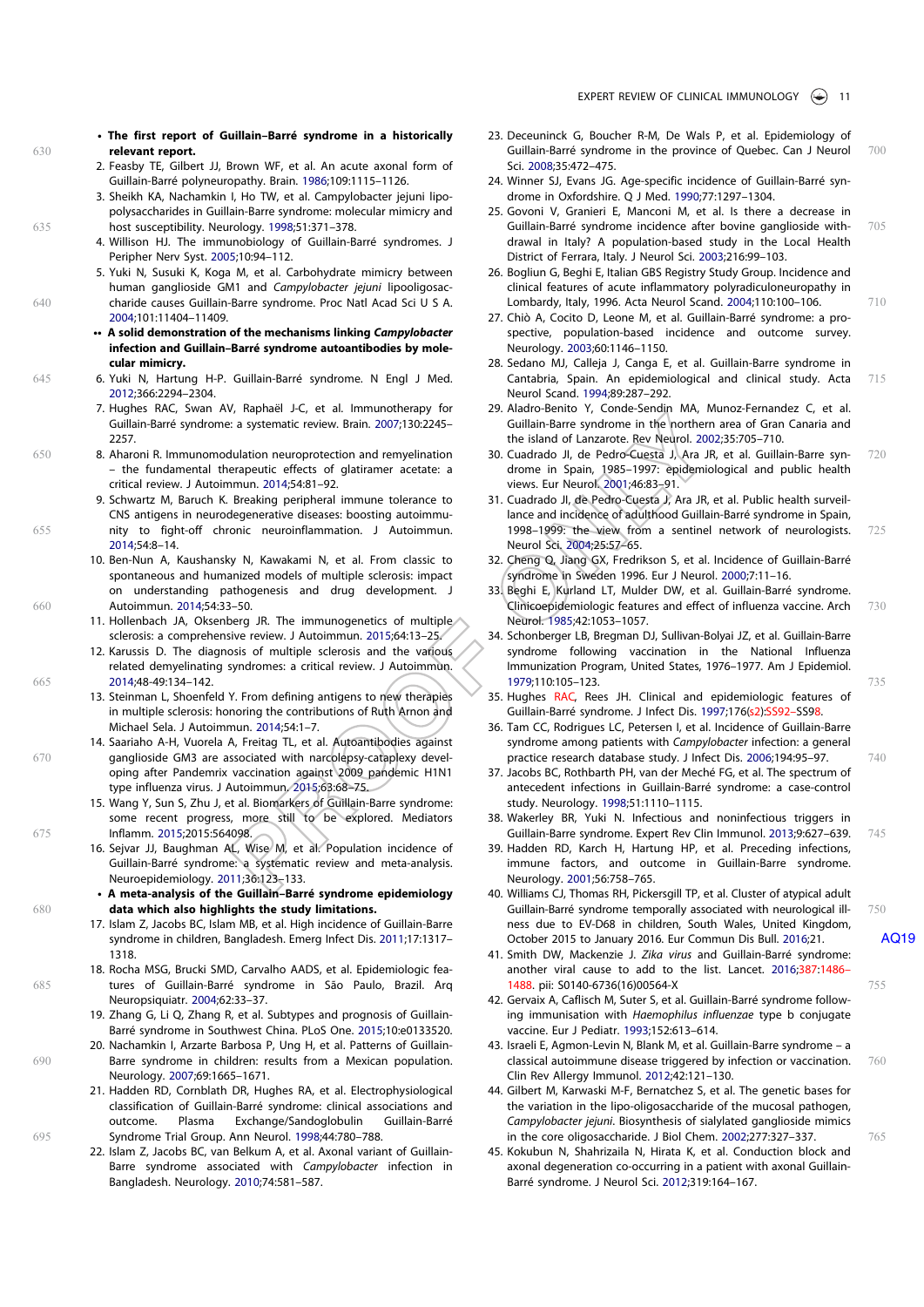#### 12  $\left(\frac{1}{2}\right)$  A. K. JASTI ET AL.

- 46. Kuwabara S, Ogawara K, Misawa S, et al. Does Campylobacter jejuni 770 infection elicit 'demyelinating' Guillain-Barre syndrome? Neurology. 2004;63:529–533.
	- 47. Drenthen J, Yuki N, Meulstee J, et al. Guillain-Barré syndrome subtypes related to Campylobacter infection. J Neurol Neurosurg Psychiatry. 2011;82:300–305.
- 775 48. Yuki N, Yoshino H, Sato S, et al. Acute axonal polyneuropathy associated with anti-GM1 antibodies following Campylobacter enteritis. Neurology. 1990;40:1900–1902.
- 49. Ho TW, Willison HJ, Nachamkin I, et al. Anti-GD1a antibody is associated with axonal but not demyelinating forms of Guillain-780 Barré syndrome. Ann Neurol. 1999;45:168–173.
	- 50. Yuki N, Taki T, Inagaki F, et al. A bacterium lipopolysaccharide that elicits Guillain-Barré syndrome has a GM1 ganglioside-like structure. J Exp Med. 1993;178:1771–1775.
- 51. van den Berg B, Walgaard C, Drenthen J, et al. Guillain-Barré 785 syndrome: pathogenesis, diagnosis, treatment and prognosis. Nat Rev Neurol. 2014;10:469–482.
	- 52. Nyati KK, Nyati R. Role of Campylobacter jejuni infection in the pathogenesis of Guillain-Barre syndrome: an update. Biomed Res Int. 2013;2013:852195.
- 790 53. Sharma MB, Chaudhry R, Tabassum I, et al. The presence of Mycoplasma pneumoniae infection and GM1 ganglioside antibodies in Guillain-Barré syndrome. J Infect Dev Ctries. 2011;5:459–464.
- 54. Kusunoki S, Shiina M, Kanazawa I. Anti-Gal-C antibodies in GBS subsequent to mycoplasma infection: evidence of molecular mimi-795 cry. Neurology. 2001;57:736–738.
	- 55. Yuki N, Taki T, Handa S. Antibody to GalNAc-GD1a and GalNAc-GM1b in Guillain-Barre syndrome subsequent to Campylobacter jejuni enteritis. J Neuroimmunol. 1996;71:155–161.
- 56. Susuki K, Odaka M, Mori M, et al. Acute motor axonal neuropathy 800 after Mycoplasma infection: evidence of molecular mimicry. Neurology. 2004;62:949–956.
	- 57. Winer JB. An update in Guillain-Barré syndrome. Autoimmune Dis. 2014;2014:793024.
- 58. Houliston RS, Koga M, Li J, et al. A Haemophilus influenzae strain 805 associated with Fisher syndrome expresses a novel disialylated ganglioside mimic. Biochemistry. 2007;46:8164–8171.
	- 59. Miller B, Kassenborg H, Dunsmuir W, et al. Syndromic surveillance for influenzalike illness in ambulatory care setting. Emerg Infect Dis. 2004;10:1806–1811.
- 810 60. Koga M, Koike S, Hirata K, et al. Ambiguous value of Haemophilus influenzae isolation in Guillain-Barre and Fisher syndromes. J Neurol Neurosurg Psychiatry. 2005;76:1736–1738.
- 61. Moran AP, Prendergast MM, Appelmelk BJ. Molecular mimicry of host structures by bacterial lipopolysaccharides and its contribu-815 tion to disease. FEMS Immunol Med Microbiol. 1996:16:105-115.
	- 62. Mori M, Kuwabara S, Miyake M, et al. Haemophilus influenzae infection and Guillain-Barré syndrome. Brain. 2000;123:2171–2178.
	- 63. Nahata MC. Ophthalmoplegia following enteric fever. J Indian Med Assoc. 1961;37:134–135.
- 820 64. Nager F, Regli F. Polyneuritis with flaccid tetraplegia in typhoid fever. Schweiz Med Wochenschr. 1963;93:1030–1033.
	- 65. Samantray SK, Johnson SC, Mathai KV, et al. Landry-Guillain-Barré-Strohl syndrome. A study of 302 cases. Med J Aust. 1977;2:84–91.
- 66. Osuntokun BO, Bademosi O, Ogunremi K, et al. Neuropsychiatric 825 manifestations of typhoid fever in 959 patients. Arch Neurol. 1972;27:7–13.
	- 67. Khan FY, Kamha AA, Abbas MT, et al. Guillain-Barré syndrome associated with Salmonella paratyphi A. Clin Neurol Neurosurg. 2007;109:452–454.
- 830 68. Nafissi S, Vahabi Z, Sadeghi Ghahar M, et al. The role of cytomegalovirus, Haemophilus influenzae and Epstein Barr virus in Guillain Barre syndrome. Acta Med Iran. 2013;51:372–376.
- 69. Orlikowski D, Porcher R, Sivadon-Tardy V, et al. Guillain-Barré syndrome following primary cytomegalovirus infection: a prospective 835 cohort study. Clin Infect Dis. 2011;52:837–844.
- 70. Willison HJ, Jacobs BC, van Doorn PA. Guillain-Barré syndrome. AQ20 Lancet. 2016. S0140-6736(16)00339-1.
- 71. Klemola E, Weckman N, Haltia K, et al. The Guillain-Barré syndrome associated with acquired cytomegalovirus infection. Acta Med Scand. 1967:181:603–607. 840
- 72. Yuki N, Tagawa Y. Acute cytomegalovirus infection and IgM anti-GM2 antibody. J Neurol Sci. 1998;154:14–17.
- 73. Alhefzi M, Aycart MA, Bueno EM, et al. Guillain-Barré syndrome associated with resistant cytomegalovirus infection after face transplantation. Transpl Infect Dis. 2016;18:288–292. 845
- 74. Spagnoli C, Iodice A, Salerno GG, et al. CMV-associated axonal sensory-motor Guillain-Barre syndrome in a child: case report and review of the literature. Eur J Paediatr Neurol. 2016;20:168–175.
- 75. Taheraghdam A, Pourkhanjar P, Talebi M, et al. Correlations between cytomegalovirus, Epstein-Barr virus, anti-ganglioside anti- 850 bodies, electrodiagnostic findings and functional status in Guillain-Barre syndrome. Iran J Neurol. 2014;13:7–12.
- 76. Kennedy M, Apostolova M. A rare case of infectious mononucleosis complicated by Guillain-Barre syndrome. Neurol Int. 2013;5:20–22.
- 77. Rho Y II. Overlapping Guillain-Barre syndrome and Bickerstaff's 855 brainstem encephalitis associated with Epstein Barr virus. Korean J Pediatr. 2014;57:457–460.
- 78. Bitan M, Or R, Shapira MY, et al. Early-onset Guillain-Barré syndrome associated with reactivation of Epstein-Barr virus infection after nonmyeloablative stem cell transplantation. Clin Infect Dis. 860 2004;39:1076–1078.
- 79. Kim SY, Choe K-W, Park S, et al. Mild form of Guillain-Barre syndrome in a patient with primary Epstein-Barr virus infection. Korean J Intern Med. 2016. AQ21
- 80. Kang J-H, Sheu J-J, Lin H-C. Increased risk of Guillain-Barré 865 Syndrome following recent herpes zoster: a population-based study across Taiwan. Clin Infect Dis. 2010;51:525–530.
- 81. Tatarelli P, Garnero M, Del Bono V, et al. Guillain-Barre syndrome following chickenpox: a case series. Int J Neurosci. 2016;126:478– **479.** 870
- 82. Tam CC, O'Brien SJ, Petersen I, et al. Guillain-Barré syndrome and preceding infection with campylobacter, influenza and Epstein-Barr virus in the general practice research database. PLoS One. 2007;2:  $A^2$
- 83. Stowe J, Andrews N, Wise L, et al. Investigation of the temporal 875 association of Guillain-Barre syndrome with influenza vaccine and influenzalike illness using the United Kingdom General Practice Research Database. Am J Epidemiol. 2009;169:382–388.
- 84. Sivadon-Tardy V, Orlikowski D, Porcher R, et al. Guillain-Barré syndrome and influenza virus infection. Clin Infect Dis. 2009;48:48–56. 880
- 85. Cortese A, Baldanti F, Tavazzi E, et al. Guillain-Barré syndrome associated with the D222E variant of the 2009 pandemic influenza A (H1N1) virus: case report and review of the literature. J Neurol Sci. 2012;312:173–176.
- 86. Kutlesa M, Santini M, Krajinović V, et al. Acute motor axonal neuro- 885 pathy associated with pandemic H1N1 influenza A infection. Neurocrit Care. 2010;13:98–100.
- 87. Grimaldi-Bensouda L, Alpérovitch A, Besson G, et al. Guillain-Barre syndrome, influenzalike illnesses, and influenza vaccination during seasons with and without circulating A/H1N1 viruses. Am J 890 Epidemiol. 2011;174:326–335.
- 88. Simpson BS, Rajabally YA. Sensori-motor Guillain-Barré syndrome with anti-GD1b antibodies following influenza A infection. Eur J Neurol. 2009;16:e81.
- 89. Yuki N, Takahashi Y, Ihara T, et al. Lack of antibody response to 895 Guillain-Barré syndrome-related gangliosides in mice and men after novel flu vaccination. J Neurol Neurosurg Psychiatry. 2012;83:116–117.
- 90. Beadling C, Slifka MK. How do viral infections predispose patients to bacterial infections? Curr Opin Infect Dis. 2004;17:185-191. 900
- 91. Vellozzi C, Iqbal S, Broder K. Guillain-Barre syndrome, influenza, and influenza vaccination: the epidemiologic evidence. Clin Infect Dis. 2014;58:1149–1155.
- 92. Cornblath DR, McArthur JC, Kennedy PG, et al. Inflammatory demyelinating peripheral neuropathies associated with human 905 T-cell lymphotropic virus type III infection. Ann Neurol. 1987;21:32–40.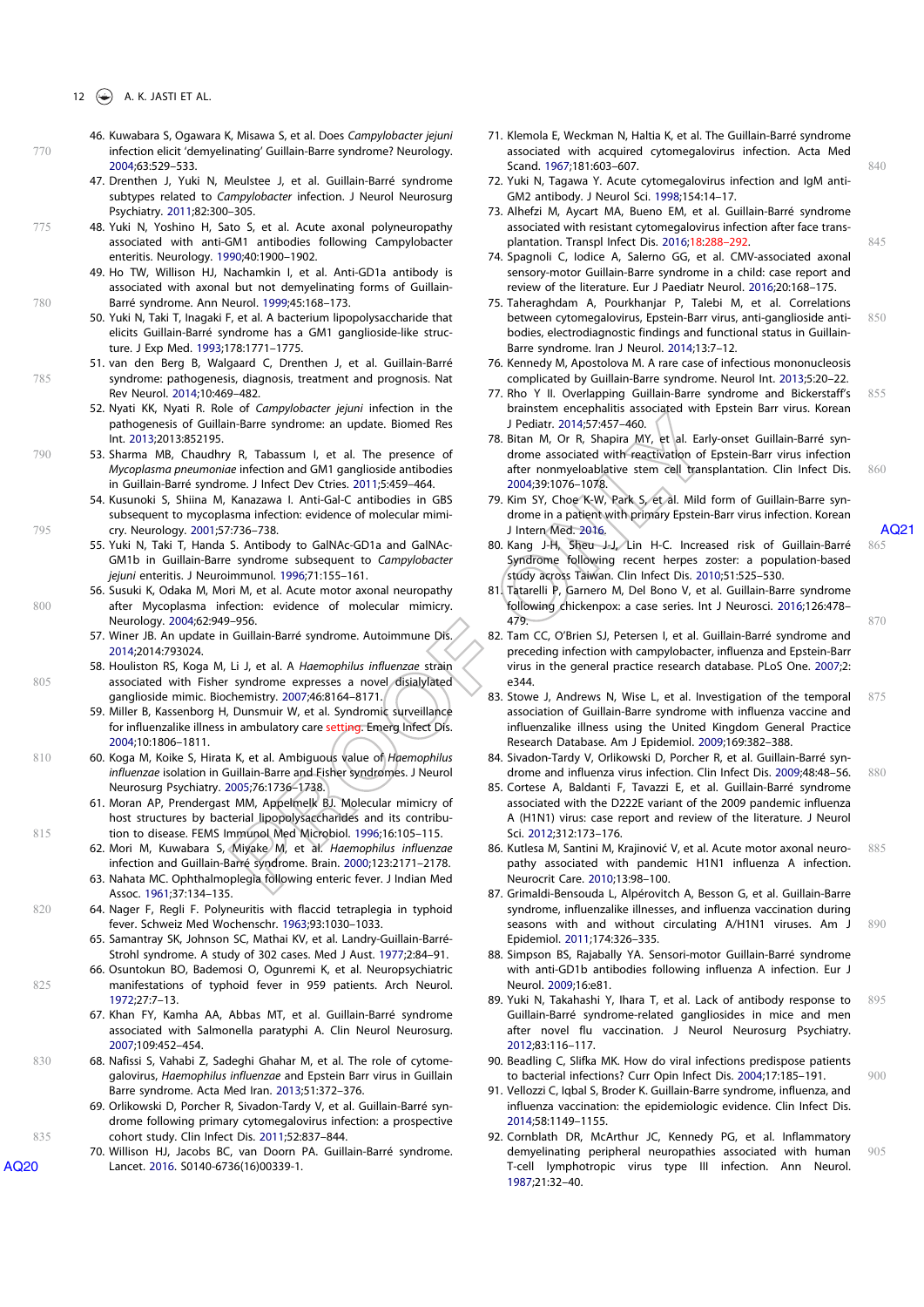- 93. Wagner JC, Bromberg MB. HIV infection presenting with motor axonal variant of Guillain-Barré syndrome. J Clin Neuromuscul Dis. 910 2007;9:303–305.
	- 94. Hiraga A, Kuwabara S, Nakamura A, et al. Fisher/Gullain-Barré overlap syndrome in advanced AIDS. J Neurol Sci. 2007;258:148–150.
	- 95. Berger JR, Difini JA, Swerdloff MA, et al. HIV seropositivity in Guillain-Barré syndrome. Ann Neurol. 1987;22:393–394.
- 915 96. Piette AM, Tusseau F, Vignon D, et al. Acute neuropathy coincident with seroconversion for anti-LAV/HTLV-III. Lancet. 1986;327:852.
	- 97. Parry O, Mielke J, Latif AS, et al. Peripheral neuropathy in individuals with HIV infection in Zimbabwe. Acta Neurol Scand. 1997;96:218–222.
- 920 98. Piliero PJ, Fish DG, Preston S, et al. Guillain-Barré syndrome associated with immune reconstitution. Clin Infect Dis. 2003;36:e111–4.
	- 99. Brannagan TH, Zhou Y. HIV-associated Guillain-Barré syndrome. J Neurol Sci. 2003;208:39–42.
- 100. Sorvillo FJ, Lieb LE, Waterman SH. Incidence of campylobacteriosis 925 among patients with AIDS in Los Angeles County. J Acquir Immune Defic Syndr. 1991;4:598–602.
	- 101. Dalakas MC, Pezeshkpour GH. Neuromuscular diseases associated with human immunodeficiency virus infection. Ann Neurol. 1988;23 (S1):SS38–SS48.
- 930 102. Souayah N, Mian NF, Gu Y, et al. Elevated anti-sulfatide antibodies in Guillain-Barré syndrome in T cell depleted at end-stage AIDS. J Neuroimmunol. 2007;188:143–145.
- 103. Garcia-Rivera EJ, Vorndam V, Rigau-Perez JG, et al. Use of an enhanced surveillance system for encephalitis and aseptic menin-935 gitis for the detection of neurologic manifestations of dengue in Puerto Rico, 2003. P R Health Sci J. 2009;28:114–120.
	- 104. Kumar S, Prabhakar S. Guillain-Barre syndrome occurring in the course of dengue fever. Neurol India. 2005;53:250–251.
- 105. Sulekha C, Kumar S, Philip J. Guillain-Barre syndrome following 940 dengue fever. Indian Pediatr. 2004;41:948–950.
	- 106. Puccioni-Sohler M, Soares CN, Papaiz-Alvarenga R, et al. Neurologic dengue manifestations associated with intrathecal specific immune response. Neurology. 2009;73:1413–1417.
- 107. Palma-da Cunha-Matta A, Soares-Moreno SA, Cardoso-de Almeida 945 A, et al. Neurological complications arising from dengue virus infection. Rev Neurol. 2004;39:233–237.
	- 108. Oehler E, Le Henaff O, Larre P, et al. Guillain-Barré syndrome following type 4 dengue in Polynesia. Méd Trop (Mars). 2011;71:203–204.
- 950 109. Gonçalves E. Acute inflammatory demyelinating polyradiculoneuropathy (Guillain-Barré syndrome) following dengue fever. Rev Do Inst Med Trop São Paulo. 2011;53:223–225.
- 110. Jackson ST, Mullings A, Bennett F, et al. Dengue infection in patients presenting with neurological manifestations in a dengue 955 endemic population. West Indian Med J. 2008;57:373–376.
	- 111. Chen T-Y, Lee C-T. Guillain-Barré syndrome following dengue fever. Ann Emerg Med. 2007;50:94–95.
- 112. Santos NQ, Azoubel ACB, Lopes AA, et al. Guillain-Barré syndrome in the course of dengue: case report. Arq Neuropsiquiatr. 960 **2004:62:144-146.** 
	- 113. Esack A, Teelucksingh S, Singh N. The Guillain-Barré syndrome following dengue fever. West Indian Med J. 1999;48:36–37.
- 114. Soares CN, Cabral-Castro M, Oliveira C, et al. Oligosymptomatic dengue infection: a potential cause of Guillain Barré syndrome. 965 Arq Neuropsiquiatr. 2008;66:234–237.
- 115. Chaudhary SC, Mohanty D, Sonkar SK, et al. Unusual manifestation AQ22 of dengue fever. BMJ Case Rep. 2011;2011.
	- 116. Hira HS, Kaur A, Shukla A. Acute neuromuscular weakness associated with dengue infection. J Neurosci Rural Pract. 2012;3:36–39.
	- 970 117. Verma R, Sahu R, Holla V. Neurological manifestations of dengue infection: a review. J Neurol Sci. 2014;346:26–34.
		- 118. Ralapanawa DMP, Kularatne SAM, Jayalath WATA. Guillain-Barre syndrome following dengue fever and literature review. BMC Res Notes. 2015;8:729.
- 975 119. Oehler E, Fournier E, Leparc-Goffart I, et al. Increase in cases of Guillain-Barré syndrome during a chikungunya outbreak, French AQ23 Polynesia, 2014 to 2015. Euro Surveill. 2015;20(48).
- 120. Villamil-Gómez W, Silvera LA, Páez-Castellanos J, et al. Guillain-Barré syndrome after chikungunya infection: A case in Colombia. Enfermedades Infecc Y Microbiol Clínica. 2016:34:140-141. 980
- 121. Jaffar-Bandjee MC, Ramful D, Gauzere BA, et al. Emergence and clinical insights into the pathology of chikungunya virus infection. Expert Rev Anti Infect Ther. 2010;8:987–996.
- 122. Lebrun G, Chadda K, Reboux A-H, et al. Guillain-Barré syndrome after chikungunya infection. Emerg Infect Dis. 2009:15:495-496. 985
- 123. Tournebize P, Charlin C, Lagrange M. Neurological manifestations in chikungunya: about 23 cases collected in Reunion Island. Rev Neurol. 2009;165:48–51.
- 124. Lemant J, Boisson V, Winer A, et al. Serious acute chikungunya virus infection requiring intensive care during the Reunion Island out- 990 break in 2005–2006. Crit Care Med. 2008;36:2536–2541.
- 125. Wielanek AC, De Monredon J, El Amrani M, et al. Guillain-Barré syndrome complicating a chikungunya virus infection. Neurology. 2007;69:2105–2107.
- 126. Economopoulou A, Dominguez M, Helynck B, et al. Atypical chi- 995 kungunya virus infections: clinical manifestations, mortality and risk factors for severe disease during the 2005–2006 outbreak on Réunion. Epidemiol Infect. 2009;137:534–541.
- 127. Oehler E, Watrin L, Larre P, et al. Zika virus infection complicated by Guillain-Barre syndrome - case report, French Polynesia, December 1000 2013. Euro Surveill. 2014;19:9.
- 128. Anaya J-M, Ramirez-Santana C, Salgado-Castaneda I, et al. Zika virus and neurologic autoimmunity: the putative role of gangliosides. BMC Med. 2016;14:49.
	- A convincing discussion of the link between Zika virus infec-  $1005$ tion and Guillain–Barré syndrome.
- 129. Weaver SC, Costa F, Garcia-Blanco MA, et al. Zika virus: history, emergence, biology, and prospects for control. Antiviral Res. 2016;130:69–80.
- 130. Ladhani SN, O'Connor C, Kirkbride H, et al. Outbreak of Zika virus 1010 disease in the Americas and the association with microcephaly, congenital malformations and Guillain-Barré syndrome. Arch Dis Child. 2016. **AQ24**
- 131. Malkki H. CNS infections: Zika virus infection could trigger Guillain-Barré syndrome. Nat Rev Neurol. 2016;12:187. 1015
- 132. Carod-Artal FJ. Epidemiology and neurological complications of infection by the Zika virus: a new emerging neurotropic virus. Rev Neurol. 2016;62:317–328.
- 133. Roze B, Najioullah F, Ferge J-L, et al. Zika virus detection in urine from patients with Guillain-Barre syndrome on Martinique, January 1020 2016. Euro Surveill. 2016;21(9). AQ25
- 134. Cao-Lormeau V-M, Blake A, Mons S, et al. Guillain-Barré Syndrome outbreak associated with Zika virus infection in French Polynesia: a case-control study. Lancet. 2016;387:1531–1539.
- 135. Wise J. Study links Zika virus to Guillain-Barré syndrome. BMJ. 1025 2016;352:i1242.
- 136. Chang C, Ortiz K, Ansari A, et al. The Zika outbreak of the 21st century. J Autoimmun. 2016;68:1–13.
- 137. Thomas DL, Sharp TM, Torres J, et al. Local transmission of Zika virus – Puerto Rico, November 23, 2015-January 28, 2016. MMWR 1030 Morb Mortal Wkly Rep. 2016;65(6):154–158.
- 138. Pinto Junior VL, Luz K, Parreira R, et al. Zika virus: a review to clinicians. Acta Médica Port. 2015;28:760–765.
- 139. Gatherer D, Kohl A. Zika virus: a previously slow pandemic spreads rapidly through the Americas. J Gen Virol. 2016;97:269-273. 1035
- 140. Ayres CFJ. Identification of Zika virus vectors and implications for control. Lancet Infect Dis. 2016;16:278–279.
- 141. Ioos S, Mallet H-P, Leparc Goffart I, et al. Current Zika virus epidemiology and recent epidemics. Médecine Mal Infect. 2014;44:302– **307.** 1040
- 142. Lucey DR. Time for global action on Zika virus epidemic. BMJ. 2016;352:i781.
- 143. Ang CW, Jacobs BC, Laman JD. The Guillain-Barré syndrome: a true case of molecular mimicry. Trends Immunol. 2004;25:61–66.
- 144. Shahrizaila N, Yuki N. Guillain-Barré syndrome animal model: the 1045 first proof of molecular mimicry in human autoimmune disorder. J Biomed Biotechnol. 2011;2011:829129.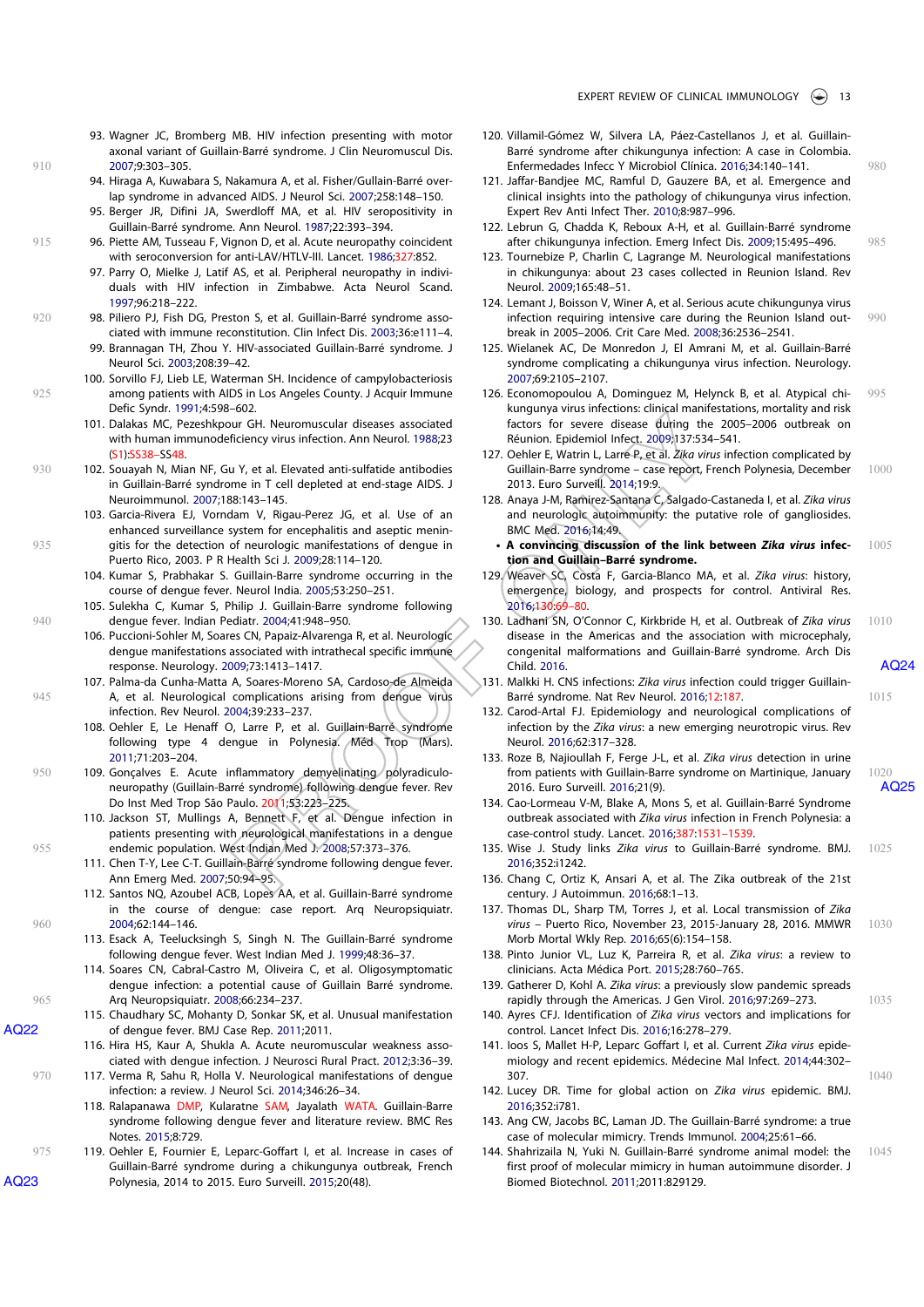- 14  $\left(\frac{1}{2}\right)$  A. K. JASTI ET AL.
	- 145. Anaya J, Shoenfeld Y, Rojas-Villarraga A, et al. Autoimmunity. From bench to bedside. Bogotá: El Rosario University Press; 2013.
- 1050 146. Asbury AK, Arnason BG, Adams RD. The inflammatory lesion in idiopathic polyneuritis. Its role in pathogenesis. Medicine (Baltimore). 1969;48:173–215.
	- 147. Prineas JW. Pathology of the Guillain-Barré syndrome. Ann Neurol. 1981;9(S1):6–19.
- 1055 148. Pritchard J, Makowska A, Gregson NA, et al. Reduced circulating CD4+CD25+ cell populations in Guillain-Barré syndrome. J Neuroimmunol. 2007;183:232–238.
- 149. Hafer-Macko C, Hsieh ST, Li CY, et al. Acute motor axonal neuropathy: an antibody-mediated attack on axolemma. Ann Neurol. 1060 **1996:40:635-644.** 
	- 150. Hughes RAC, Cornblath DR. Guillain-Barré syndrome. Lancet. 2005;366:1653–1666.
		- A comprehensive overview of Guillain–Barré syndrome.
- 151. Berciano J, García A, Figols J, et al. Perineurium contributes to 1065 axonal damage in acute inflammatory demyelinating polyneuropathy. Neurology. 2000;55:552–559.
	- 152. Nyati KK, Prasad KN, Rizwan A, et al. TH1 and TH2 response to Campylobacter jejuni antigen in Guillain-Barre syndrome. Arch Neurol. 2011;68:445–452.
- 1070 153. Li S, Jin T, Zhang H-L, et al. Circulating Th17, Th22, and Th1 cells are elevated in the Guillain-Barré syndrome and downregulated by IVIg treatments. Mediators Inflamm. 2014;2014:740947.
- 154. Gong Y, Tagawa Y, Lunn MPT, et al. Localization of major gangliosides in the PNS: implications for immune neuropathies. Brain. 1075 2002;125:2491–2506.
	- •• The article reports the association between gangliosides recognized by serum autoantibodies, their tissue distribution, and the clinical phenotype.
- 155. Kuwabara S, Kokubun N, Misawa S, et al. Neuromuscular transmis-1080 sion is not impaired in axonal Guillain-Barré syndrome. J Neurol Neurosurg Psychiatry. 2011;82:1174–1177.
- 156. Chiba A, Kusunoki S, Obata H, et al. Serum anti-GQ1b IgG antibody is associated with ophthalmoplegia in Miller Fisher syndrome and Guillain-Barré syndrome: clinical and immunohistochemical studies. 1085 Neurology. 1993;43:1911–1917.
	- 157. Kusunoki S, Chiba A, Kanazawa I. Anti-GQ1b IgG antibody is associated with ataxia as well as ophthalmoplegia. Muscle Nerve. 1999;22:1071–1074.
- 158. Liu J-X, Willison HJ, Pedrosa-Domellöf F. Immunolocalization of 1090 GQ1b and related gangliosides in human extraocular neuromuscular junctions and muscle spindles. Invest Ophthalmol Vis Sci. 2009;50:3226–3232.
- 159. Kaida K, Morita D, Kanzaki M, et al. Ganglioside complexes as new target antigens in Guillain-Barré syndrome. Ann Neurol. 1095 **2004;56:567-571.** 
	- 160. Ito M, Kuwabara S, Odaka M, et al. Bickerstaff's brainstem encephalitis and Fisher syndrome form a continuous spectrum: clinical analysis of 581 cases. J Neurol. 2008;255:674–682.
- 161. Nagashima T, Koga M, Odaka M, et al. Continuous spectrum of 1100 pharyngeal-cervical-brachial variant of Guillain-Barre syndrome. Arch Neurol. 2007;64:1519–1523.
	- 162. Yuki N, Yamada M, Koga M, et al. Animal model of axonal Guillain-Barré syndrome induced by sensitization with GM1 ganglioside. Ann Neurol. 2001;49:712–720.
- 1105 163. Uncini A, Yuki N. Sensory Guillain-Barré syndrome and related disorders: an attempt at systematization. Muscle Nerve. 2012;45:464–470.
- 164. Koike H, Watanabe H, Sobue G. The spectrum of immune-mediated autonomic neuropathies: insights from the clinicopathological fea-1110 tures. J Neurol Neurosurg Psychiatry. 2013;84:98–106.
	- 165. Yuki N, Kokubun N, Kuwabara S, et al. Guillain-Barré syndrome associated with normal or exaggerated tendon reflexes. J Neurol. 2012;259:1181–1190.
- 166. Hiraga A, Mori M, Ogawara K, et al. Differences in patterns of 1115 progression in demyelinating and axonal Guillain-Barré syndromes. Neurology. 2003;61:471–474.
- 167. Asahina M, Kuwabara S, Suzuki A, et al. Autonomic function in demyelinating and axonal subtypes of Guillain-Barré syndrome. Acta Neurol Scand. 2002;105:44–50.
- 168. Kuwabara S, Yuki N. Axonal Guillain-Barré syndrome: concepts and 1120 controversies. Lancet Neurol. 2013;12:1180–1188.
- 169. Kanda T, Hayashi H, Tanabe H, et al. A fulminant case of Guillain-Barré syndrome: topographic and fibre size related analysis of demyelinating changes. J Neurol Neurosurg Psychiatry. 1989;52:857–864. 1125
- 170. Berciano J, Coria F, Montón F, et al. Axonal form of Guillain-Barré syndrome: evidence for macrophage-associated demyelination. Muscle Nerve. 1993;16:744–751.
- 171. Mori M, Kuwabara S, Fukutake T, et al. Clinical features and prognosis of Miller Fisher syndrome. Neurology. 2001;56:1104-1106. 1130
- 172. Koga M, Yoshino H, Morimatsu M, et al. Anti-GT1a IgG in Guillain-Barré syndrome. J Neurol Neurosurg Psychiatry. 2002;72:767–771.
- 173. Asbury AK. Diagnostic considerations in Guillain-Barré syndrome. Ann Neurol. 1981;9(S1):1–5.
- 174. Asbury AK, Cornblath DR. Assessment of current diagnostic criteria 1135 for Guillain-Barré syndrome. Ann Neurol. 1990;27(S1):SS21–SS24.
- 175. Wakerley BR, Uncini A, Yuki N, GBS Classification Group. Guillain-Barré and Miller Fisher syndromes – new diagnostic classification. Nat Rev Neurol. 2014;10:537–544.
- 176. Fokke C, van den Berg B, Drenthen J, et al. Diagnosis of Guillain- 1140 Barré syndrome and validation of Brighton criteria. Brain. 2014;137:33–43.
- An overview and validation effort for Guillain-Barré syndrome diagnostic criteria.
- 177. Sejvar JJ, Kohl KS, Gidudu J, et al. Guillain-Barré syndrome and 1145 Fisher syndrome: case definitions and guidelines for collection, analysis, and presentation of immunization safety data. Vaccine. 2011;29:599–612.
- 178. Wong AHY, Umapathi T, Nishimoto Y, et al. Cytoalbuminologic dissociation in Asian patients with Guillain-Barré and Miller Fisher 1150<br>svndromes. J Peripher Nerv Syst. syndromes. J Peripher Nerv Syst.
- 179. Kurt Incesu T, Secil Y, Tokucoglu F, et al. Diagnostic value of lumbar root stimulation at the early stage of Guillain-Barré syndrome. Clin Neurophysiol. 2013;124:197–203.
- 180. Gallardo E, Sedano MJ, Orizaola P, et al. Spinal nerve involvement 1155 in early Guillain-Barré syndrome: a clinico-electrophysiological, ultrasonographic and pathological study. Clin Neurophysiol. 2015;126:810–819.
- 181. Grimm A, Décard BF, Schramm A, et al. Ultrasound and electrophysiologic findings in patients with Guillain-Barré syndrome at 1160 disease onset and over a period of six months. Clin Neurophysiol. 2016;127:1657–1663.
- 182. Luigetti M, Servidei S, Modoni A, et al. Admission neurophysiological abnormalities in Guillain-Barré syndrome: A single-center experience. Clin Neurol Neurosurg. 2015;135:6-10. 1165
- 183. Derksen A, Ritter C, Athar P, et al. Sural sparing pattern discriminates Guillain-Barré syndrome from its mimics. Muscle Nerve. 2014;50:780–784.
- 184. Van den Bergh PYK, Piéret F. Electrodiagnostic criteria for acute and chronic inflammatory demyelinating polyradiculoneuropathy. 1170 Muscle Nerve. 2004;29:565–574.
- 185. Uncini A, Kuwabara S. Electrodiagnostic criteria for Guillain-Barrè syndrome: a critical revision and the need for an update. Clin Neurophysiol. 2012;123:1487–1495.
- 186. Mori K, Hattori N, Sugiura M, et al. Chronic inflammatory demyeli- 1175 nating polyneuropathy presenting with features of GBS. Neurology. 2002;58:979–982.
- 187. Wakerley BR, Yuki N. Mimics and chameleons in Guillain-Barre and Miller Fisher syndromes. Pract Neurol. 2015;15:90–99. doi:10.1136/ practneurol-2014-000937. 1180
- 188. Koike H, Iijima M, Sugiura M, et al. Alcoholic neuropathy is clinicopathologically distinct from thiamine-deficiency neuropathy. Ann Neurol. 2003;54:19–29.
- 189. Chalela JA. Pearls and pitfalls in the intensive care management of Guillain-Barré syndrome. Semin Neurol. 2001;21:399-406. 1185